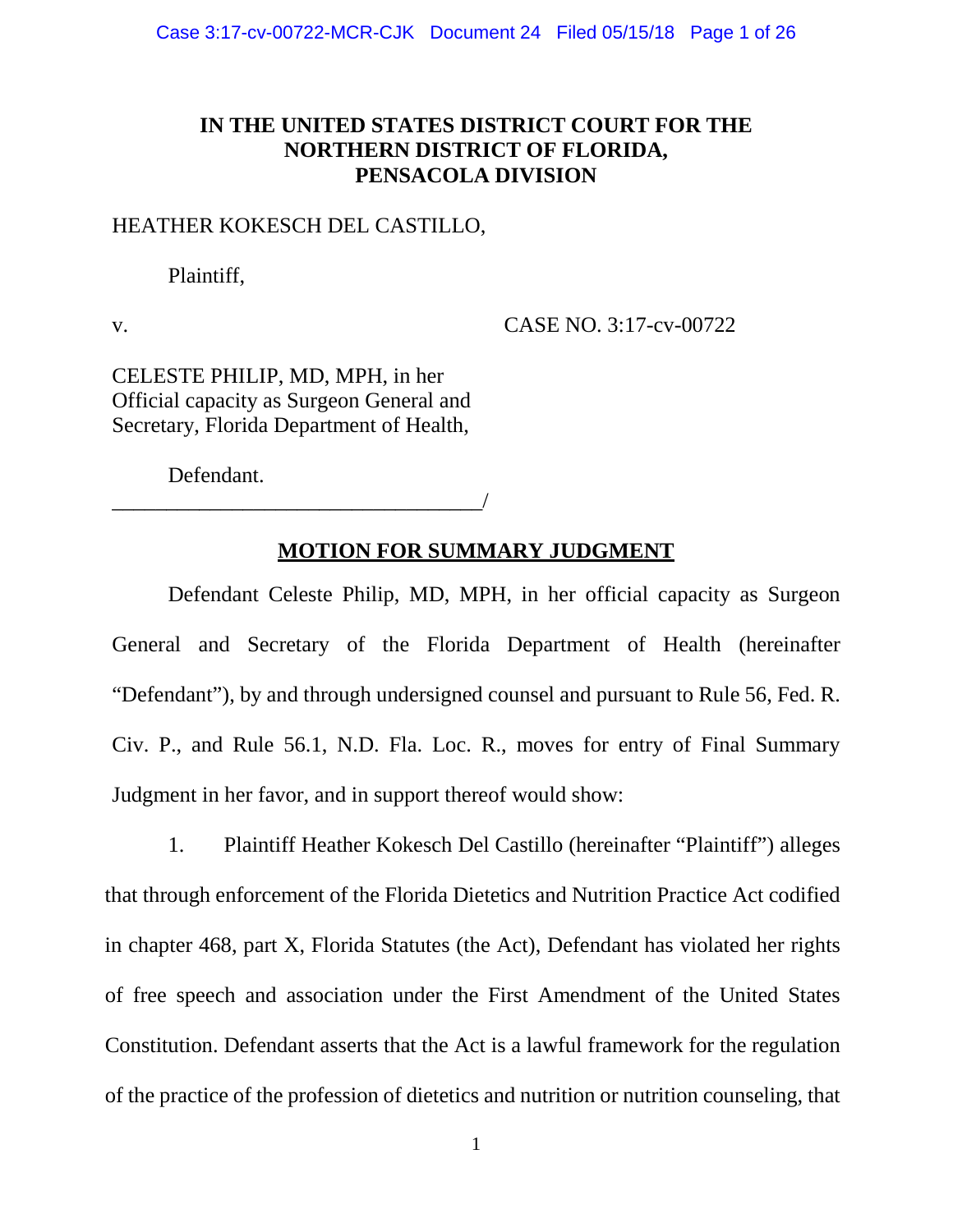#### Case 3:17-cv-00722-MCR-CJK Document 24 Filed 05/15/18 Page 2 of 26

any restriction of speech is incidental to that regulation, and that the Act therefore does not violate Plaintiff's First Amendment rights.

2. The Florida Legislature has determined that the public health and safety requires that the practice of dietetics and nutritional counseling be regulated to ensure that practitioners meet minimum requirements for competent practice. § 468.502, Fla. Stat. Accordingly, the Legislature codified the Act in sections 468.501- 518, Florida Statutes. Because the Legislature has designated dietitians and nutritional counselors as "health care practitioners" (*see* § 456.001(4), Fla. Stat.), the practice of dietetics and nutritional counseling is also regulated by chapter 456, Florida Statutes.

3. The Act requires that anyone wishing to practice dietetics or nutritional counseling for remuneration in the state of Florida, or to hold himself or herself out as a practitioner of dietetics or nutrition counseling, must be licensed in accordance with its provisions. *See* § 468.504, Fla. Stat. The Act does not prohibit discussing dietetics or nutrition without remuneration (*see* § 468.504, Fla. Stat.) or the free dissemination of information, conducting classes or seminars, or giving speeches related to nutrition. (*See* § 468.505(2), Fla. Stat.) Nor do the provisions of the Act have any application to the practice of religion. *See* § 468.505(3), Fla. Stat.

4. To become licensed as a dietitian or nutritional counselor in Florida, a practitioner is required to meet certain minimal educational requirements, complete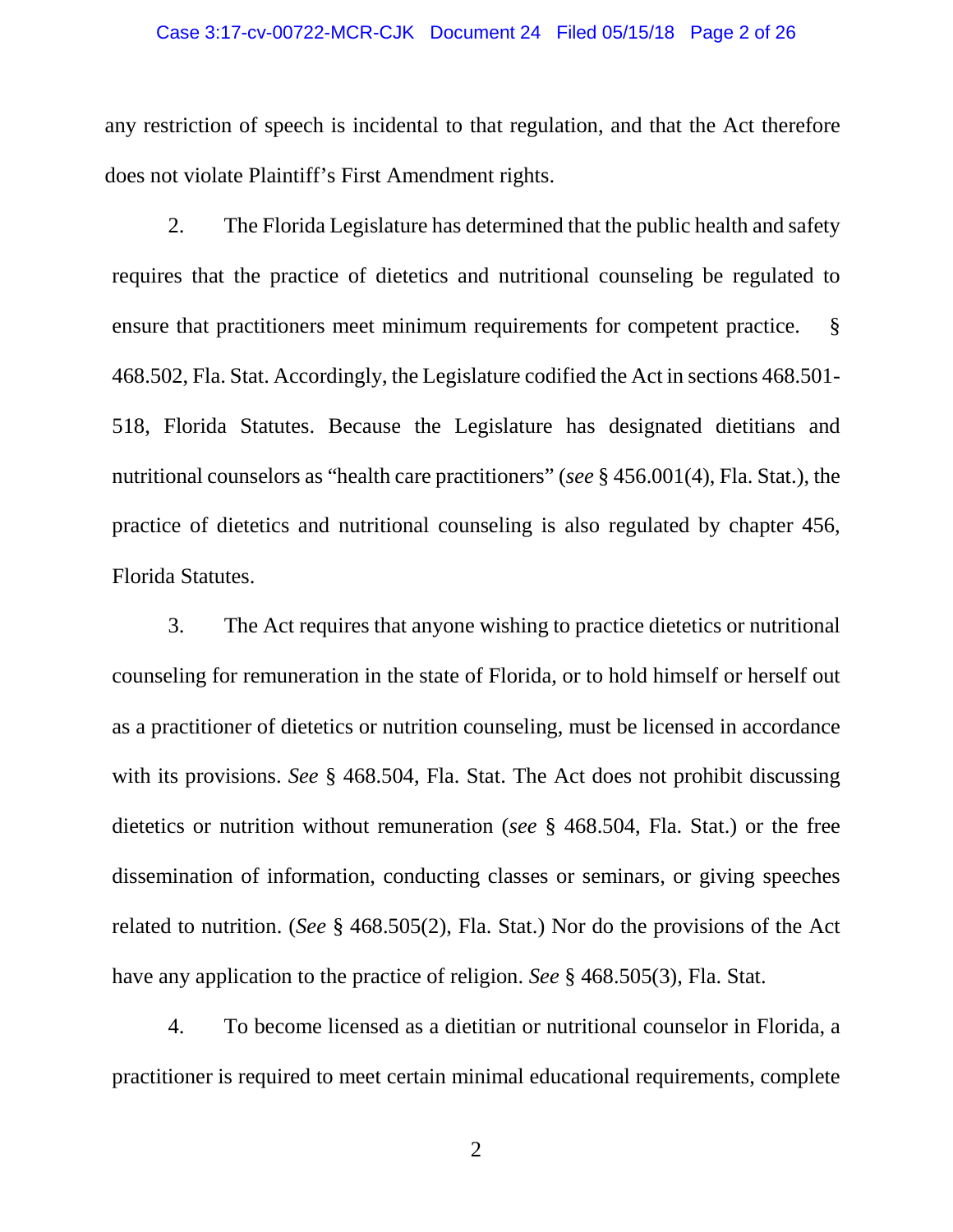#### Case 3:17-cv-00722-MCR-CJK Document 24 Filed 05/15/18 Page 3 of 26

a "pre-professional experience component of not less than 900 hours" or its equivalent, and pass an examination administered by the Department of Health (the "Department") or demonstrate established professional credentials. *See* §§ 468.508, 468.509, Fla. Stat.

5. The Act defines dietetics and nutrition practice to include, in part, "assessing nutrition needs and status using appropriate data; recommending appropriate dietary regimens, nutrition support, and nutrient intake; ordering therapeutic diets; [and] improving health status through nutrition research, counseling, and education…" *See* § 568.503(5), Fla. Stat.

6. Prior to May 2, 2017, Plaintiff operated a business, "Constitution Nutrition," in the state of Florida, through which she offered dietary and nutritional advice for remuneration. Compl. ¶¶ 5, 8, 10, 11, 15, 18; Plaintiff dep. 24:6-18: 25:18– 26:12, 41:17–46:9, April 11, 2018.

7. Plaintiff lacks the educational and pre-professional experience required by the Act to become licensed as a dietitian or nutritional consultant. Compl. ¶ 7; Plaintiff dep. 8:8–9:23,13:2-5,14:13-16; 17:20-18:5, 62:20-63:3, p. 63:23-64:1, 70:1-5, 71:21-23. Nor is there any record evidence that Plaintiff has applied for, taken, or passed the examination required by section 468.509, Florida Statutes.

8. On May 2, 2017 the Department served Plaintiff with a Notice to Cease and Desist, notifying her to cease practicing as an unlicensed dietitian/nutritionist in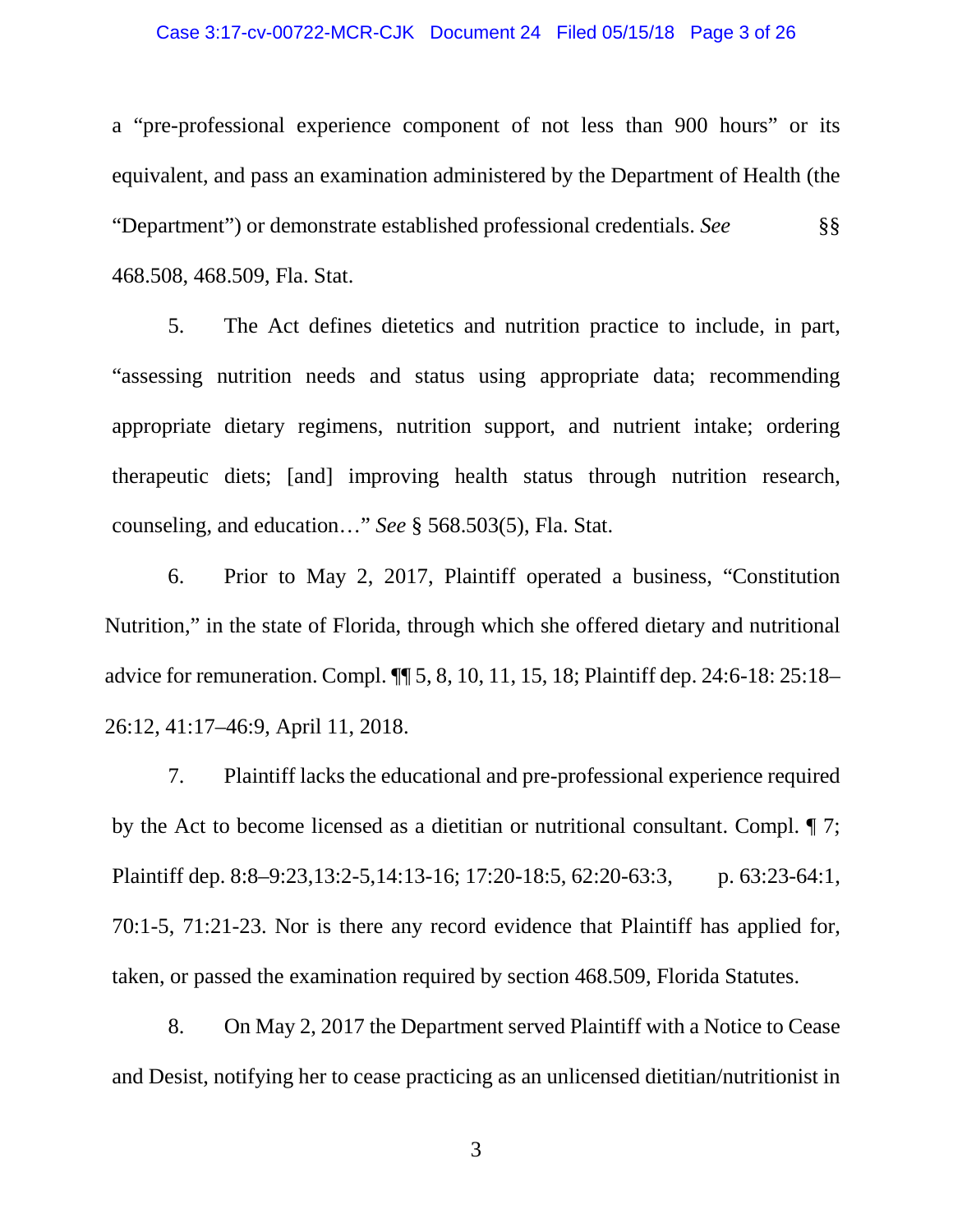Florida. *See* Compl. Ex. B, Ex. C, p. 12, 13. Plaintiff paid a fine of \$500.00 and investigative costs of \$254.09, and the Department closed its investigation. Plaintiff dep., 22:18-23, 23:20-24:1, Ex. C, p. 64.

9. On October 3, 2017 Plaintiff filed her Complaint, alleging that the Department's enforcement action against her for unauthorized practice of dietetics and nutritional counseling for remuneration violates her First Amendment rights, and requesting that the Act be declared unconstitutional to the extent it prohibits Plaintiff from providing advice about diet and nutrition for a fee, and further requesting that the Department be enjoined from further enforcement of the Act.

10. The Act sets forth generally applicable licensing provisions which limit the class of persons who may practice the profession of dietetics and nutritional counseling.

11. The record before this Court reflects that there are no material issues of disputed fact, and that Defendant is entitled to entry of summary judgment in her favor as a matter of law.

12. The following exhibits are being filed in support of this motion: Ex. A – deposition transcript of Plaintiff Heather Kokesch Del Castillo; Ex. B – deposition transcript of Defendant's expert Gail Kauwell and exhibits thereto; Ex. C – Department's investigative file. Citations to the deposition transcripts will be denoted as "Plaintiff dep. p ##:l ## - p.##:l ##" and "Kauwell dep. ##:l ## - p ##:l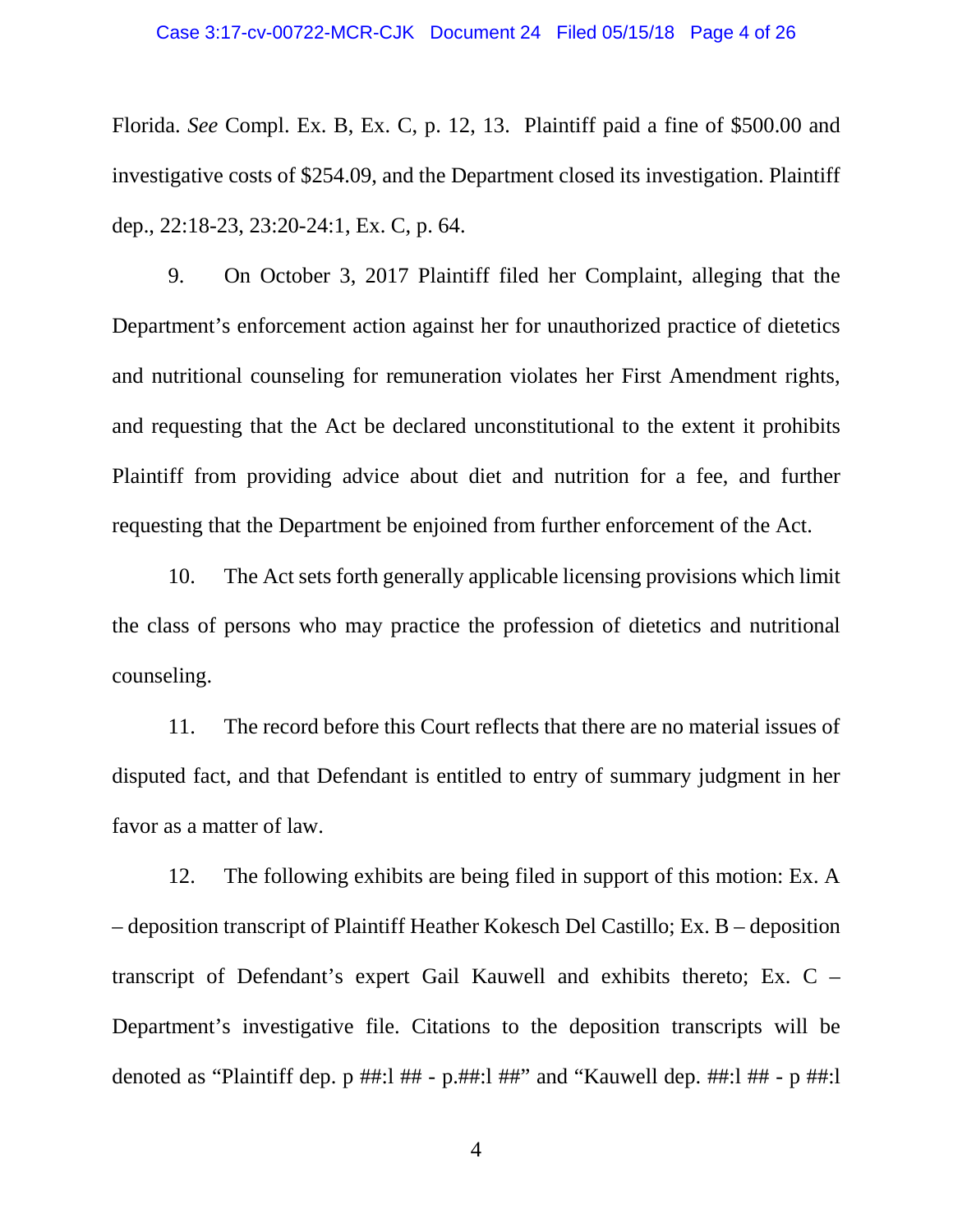##." Citations to the Department's investigative file will be denoted "Ex. C, p. \_\_." Citations to the complaint will be denoted "Compl.  $\P$ ...."

### **MEMORANDUM OF LAW Statement of Facts**

Prior to May 2, 2017, Plaintiff conducted business in Florida under the name Constitution Nutrition, through which she offered and provided dietary and nutritional advice to paying clients. Compl. ¶¶ 5, 8, 10, 11, 15, 18; Plaintiff dep. 24:l6-18, 25:18-26:12, 41:17–46:9, Ex. C, pp. 9, 10, 15, 17, 19. Plaintiff is not licensed to practice dietetics and nutrition or nutritional counseling in Florida, and lacks the education and clinical experience required for licensure by the Dietetics and Nutritional Practice Act set forth in chapter 468, part X, Florida Statutes. Compl. ¶ 7; Plaintiff dep. 8:8–9:23,13:2-5, 14:13-16, 17:20–18:5, 62:20-63:3, 63:23-64:1, 70:1-5, 71:21-23. On May 2, 2017, an investigator for the Florida Department of Health served Plaintiff with a Notice to Cease and Desist the unlicensed practice of dietetics and nutrition or nutritional counseling in Florida, along with a citation assessing a fine of \$500.00 and costs of \$254.09. Ex. C, p. 12-14, 64. Plaintiff waived her right to request an administrative hearing to challenge the citation and paid the assessed fine and costs. Compl. ¶¶ 20-23.

On October 3, 2017, Plaintiff filed her complaint seeking declaratory and injunctive relief against Defendant in her role as Surgeon General and Secretary of the Department. Plaintiff maintains that the Act and related administrative rules "are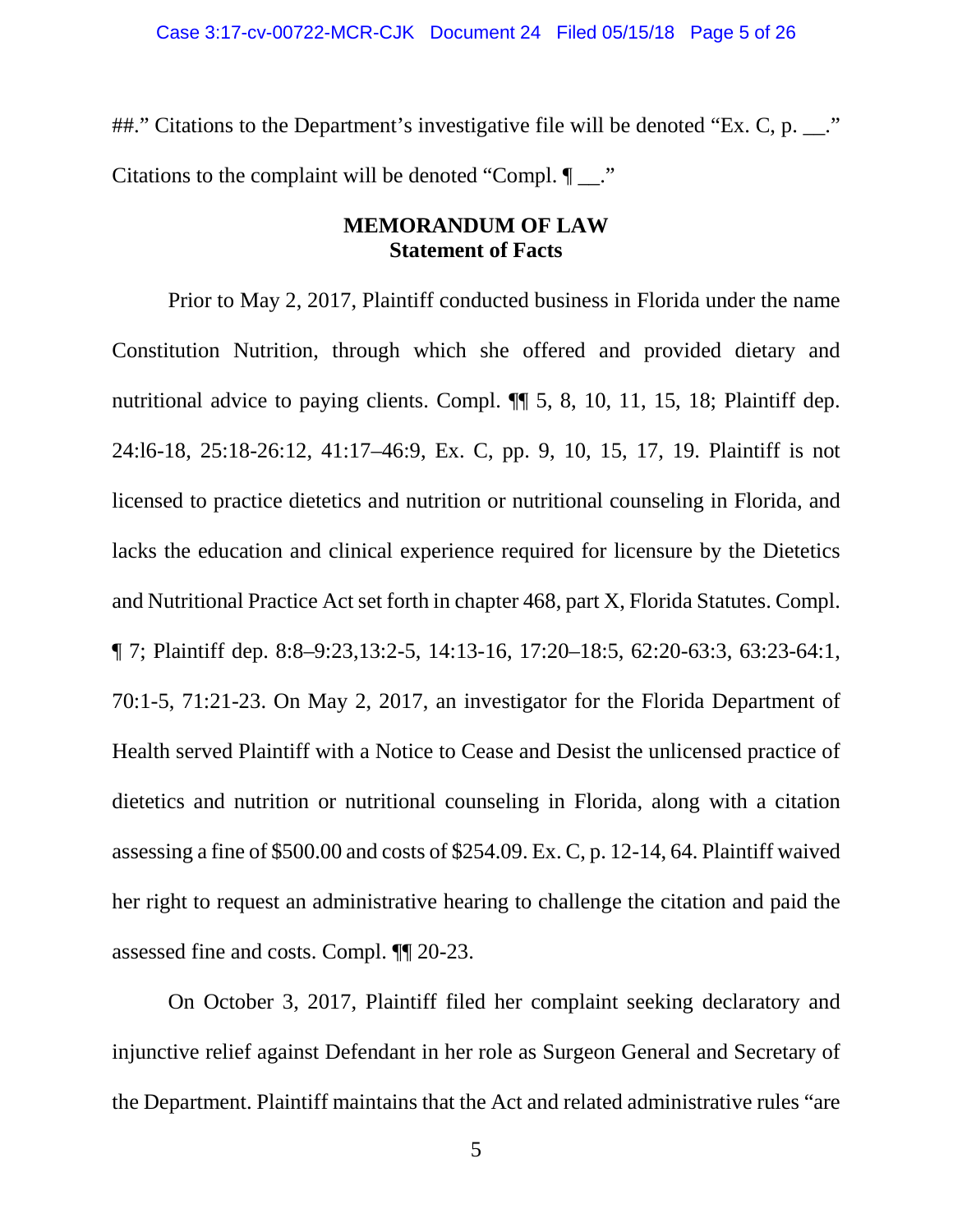unconstitutional to the extent that they prohibit Plaintiff…and others similarly situated from offering individualized advice about diet and nutrition." Compl. ¶ A of Prayer for Relief.

## **Florida's Regulatory Scheme for Practice of Dietetics and Nutritional Counseling**

In Florida, the practice of dietetics and nutrition or nutritional counseling is regulated by chapters 456 and 468, part X (sections 501-518), Florida Statutes. Chapter 458 provides general provisions for the regulation of health professions and occupations, while chapter 468, part X, the Dietetics and Nutrition Practice Act (*See* § 468.501, Fla. Stat.), provides regulations specific to the practice of dietetics and nutrition or nutritional counseling. Demonstrating the importance which the Florida Legislature has placed on the practice of dietetics and nutritional counselors with respect to the public safety and welfare, it has designated licensed dietitians and nutritional counselors as "health care practitioners." *See* § 456.001(4), Fla. Stat. In providing general provisions for the regulation of health professions and occupations, including dietetics and nutrition practice or nutrition counseling, the Legislature stated its intent in section 456.003, Florida Statutes, as follows:

### **456.003 Legislative intent**

(1) It is the intent of the Legislature that persons desiring to engage in any lawful profession regulated by the department shall be entitled to do so as a matter of right if otherwise qualified.

(2) The Legislature further believes that such professions shall be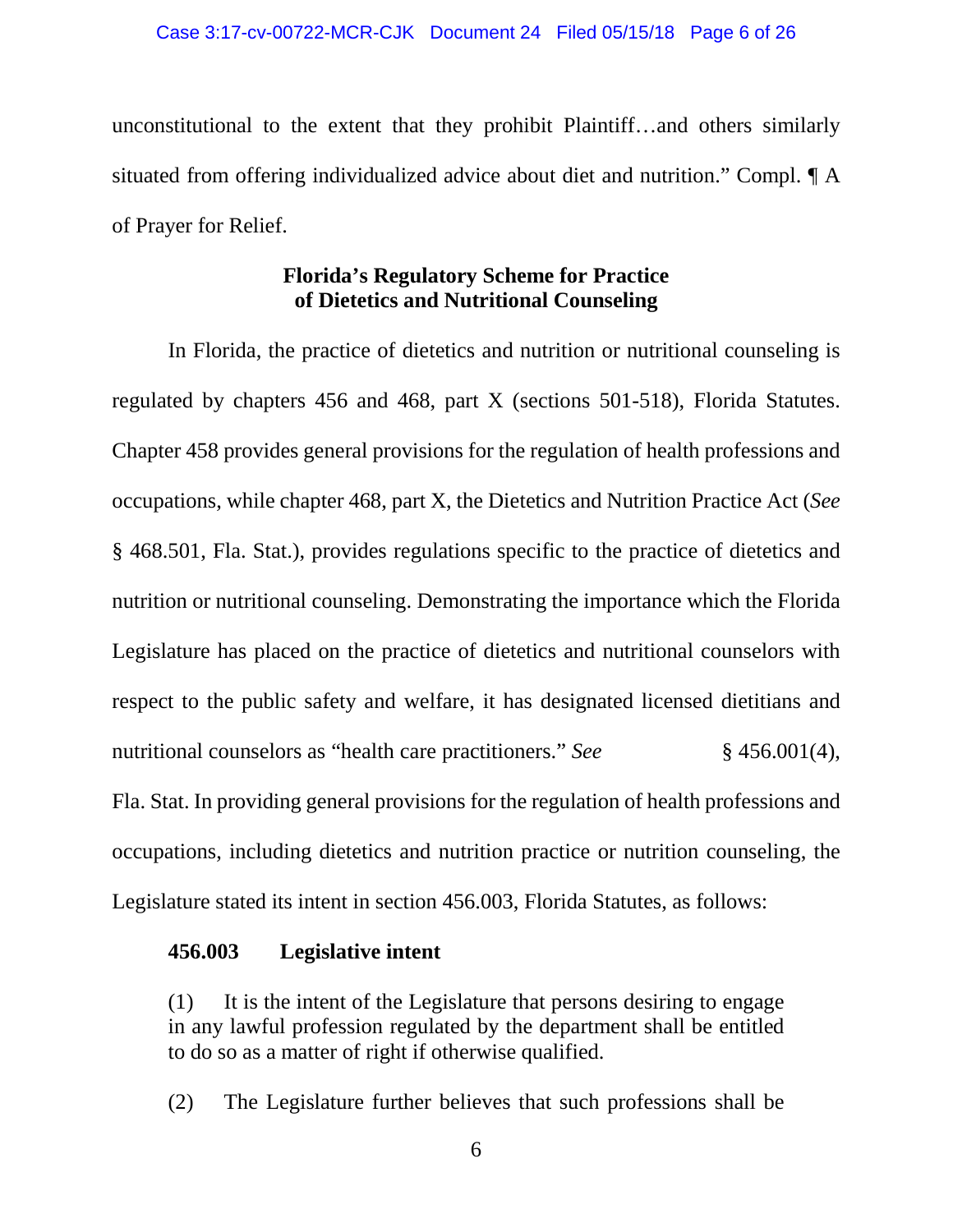regulated only for the preservation of the health, safety, and welfare of the public under the police powers of the state. Such professions shall be regulated when:

(a) Their unregulated practice can harm or endanger the health, safety, and welfare of the public, and when the potential for such harm is recognizable and clearly outweighs any anticompetitive impact which may result from regulation.

(b) The public is not effectively protected by other means, including, but not limited to, other state statutes, local ordinances, or federal legislation.

(c) Less restrictive means of regulation are not available.

(3) It is further legislative intent that the use of the term "profession" with respect to those activities licensed and regulated by the department shall not be deemed to mean that such activities are not occupations for other purposes in state or federal law.

(4)(a) Neither the department nor any board may create unreasonably restrictive and extraordinary standards that deter qualified persons from entering the various professions. Neither the department nor any board may take any action that tends to create or maintain an economic condition that unreasonably restrict competition, except as specifically provided by law.

(b) Neither the department nor any board may create a regulation that has an unreasonable effect on job creation or job retention in the state or that places unreasonable restrictions on the ability of individuals who seek to practice or who are practicing a profession or occupation to find employment.

(c) The Legislature shall evaluate proposals to increase the regulation of regulated professions or occupations to determine the effect of increased regulation on job creation or retention and employment opportunities.

\*\*\*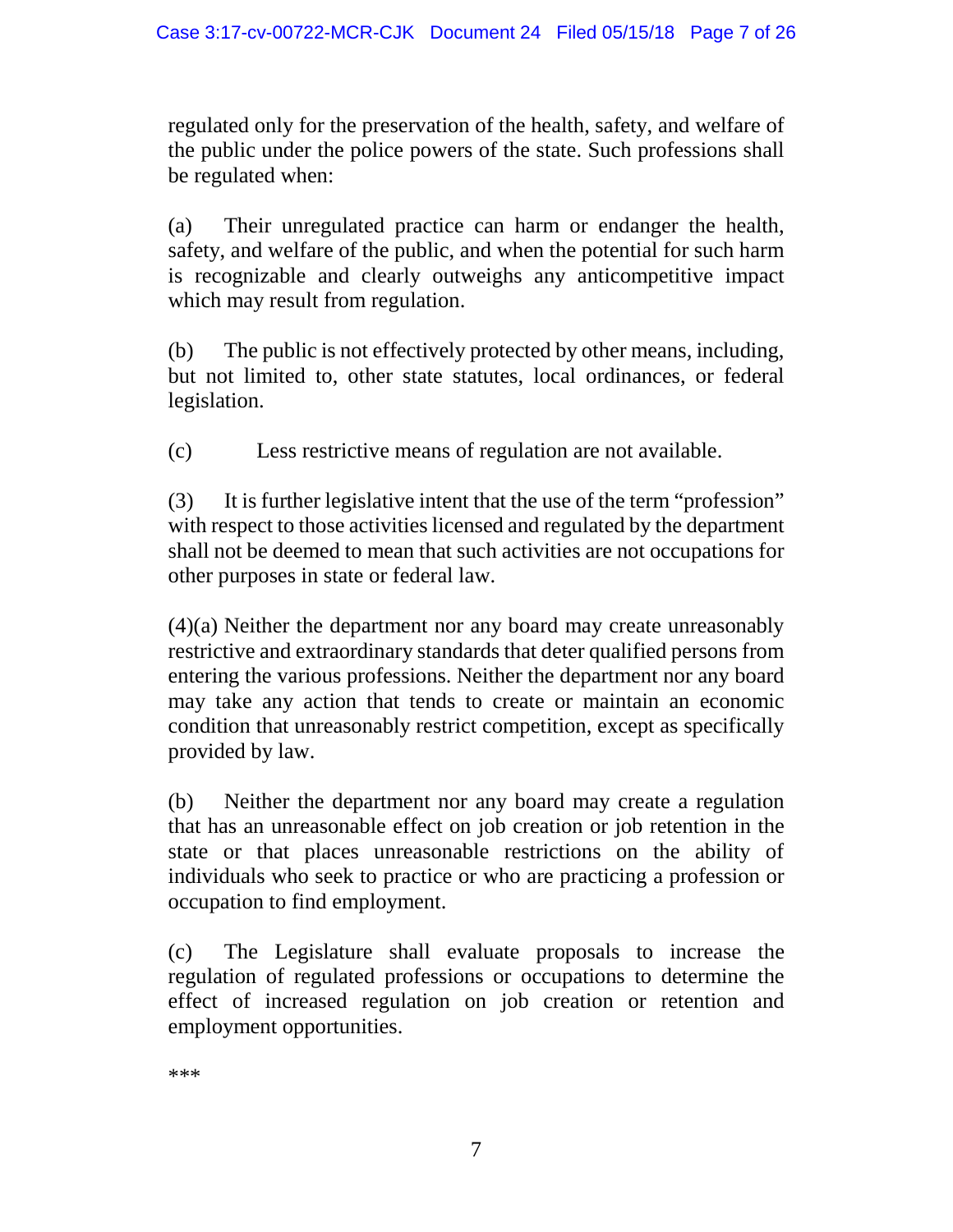In enacting the regulations specific to the practice of dietetics and nutrition or

nutrition counseling in the Act, the Florida Legislature set forth its findings and

intent in section 468.502, Florida Statutes, as follows:

**Purpose and intent.** – The Legislature finds that the practice of dietetics and nutrition or nutrition counseling by unskilled and incompetent practitioners presents a danger to the public health and safety. The Legislature further finds that it is difficult for the public to make informed choices about dietitians and nutritionists and that the consequences of wrong choices could seriously endanger the public health and safety. The sole legislative purpose in enacting this part is to ensure that every person who practices dietetics and nutrition or nutrition counseling in this state meets minimum requirements for safe practice. It is the legislative intent that any person practicing dietetics and nutrition or nutrition counseling who falls below minimum competency or who otherwise presents a danger to the public be prohibited from practicing in this state. It is also the intent of the Legislature that the practice of nutrition counseling be authorized and regulated solely within the limits expressly provided by this part and any rules adopted pursuant thereto.

To implement its intent to protect the public safety and welfare, the Legislature provided in section 468.504, Florida Statutes, that "[n]o person may engage for remuneration in dietetics and nutrition practice or nutrition counseling unless the person is licensed in accordance with the provision of this part." To become licensed in Florida, a dietitian or nutritionist must satisfy the following educational requirements:

Possess a baccalaureate or postbaccalaureate degree with a major course of study in human nutrition, food and nutrition, dietetics, or food management, or an equivalent major course of study, from a school or program accredited, at the time of the applicant's graduation, by the appropriate accrediting agency recognized by the Commission on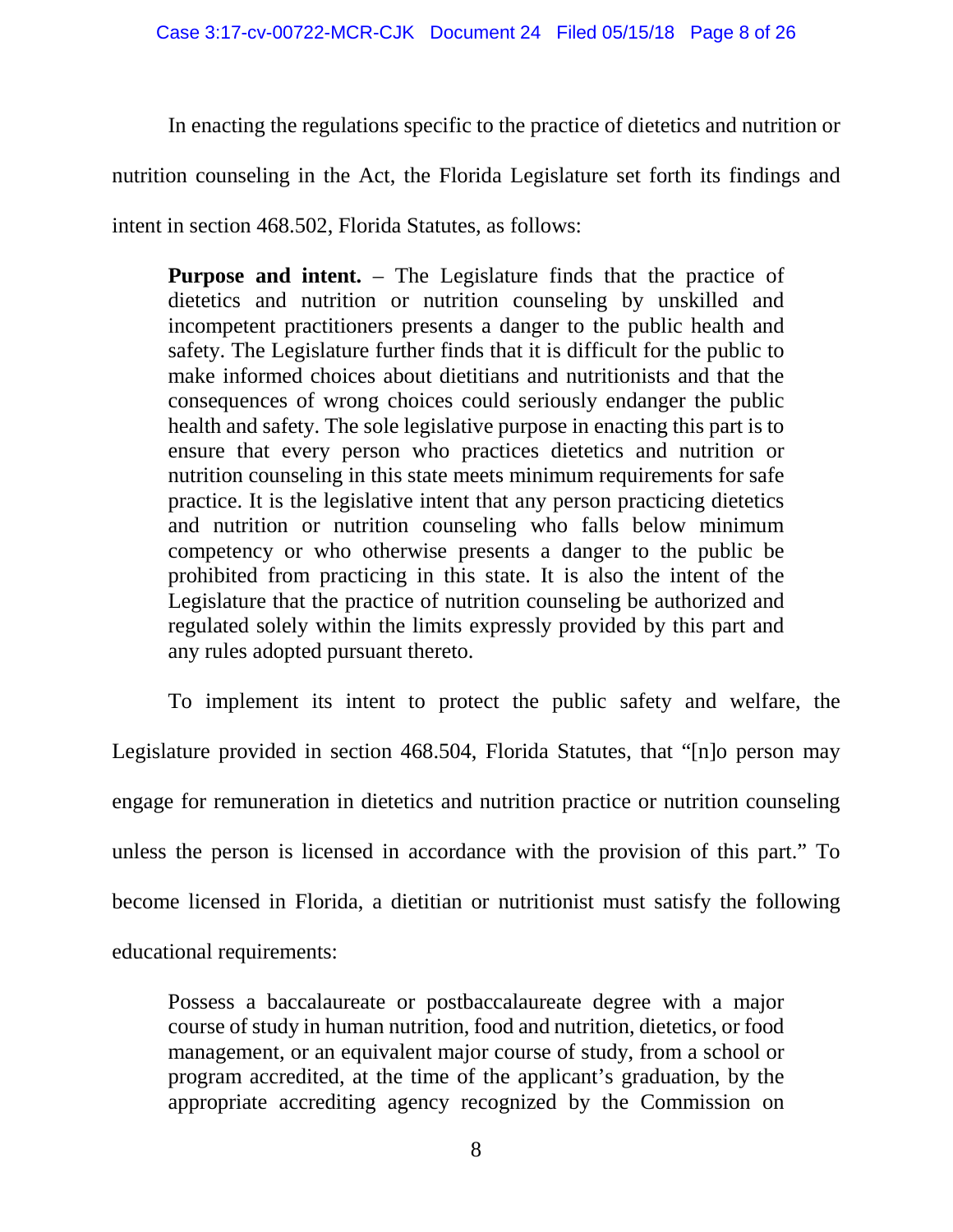#### Case 3:17-cv-00722-MCR-CJK Document 24 Filed 05/15/18 Page 9 of 26

Recognition of Postsecondary Accreditation and the United States Department of Education…

### § 468.509(2)(a)1, *Fla. Stat*.

In addition to these degree requirements, a candidate for licensure as a nutritionist or dietitian in Florida must have "completed a preprofessional experience component of not less than 900 hours or has education or experience determined to be equivalent by the board…["1](#page-8-0) § 468.509(2)(a)2, *Fla. Stat*. The Act defines "preprofessional experience component" as "a planned and continuous supervised practice experience in dietetics or nutrition." *See* § 468.503(11), *Fla. Stat*. Only after determining that an applicant for licensure has satisfied the required educational and preprofessional practice requirements, completed the required application, and paid the requisite fee may the Department allow that applicant to sit for the licensure examination.[2](#page-8-1) *See* § 468.509(2), *Fla. Stat*.

The Act also defines the meaning of dietetics and nutrition practice, thus delineating the scope of practice requiring licensure. Section 468.503, Florida Statutes, specifies in pertinent part:

<span id="page-8-0"></span> <sup>1</sup> "Board" refers to the Board of Medicine. *See* § 468.503(1), Fla. Stat*.*

<span id="page-8-1"></span><sup>2</sup> Section 468.509(b), Florida Statutes, provides an alternate method by which applicants with qualifying degrees from foreign countries may satisfy the requirements to sit for the licensure examination. However, Plaintiff has not obtained a foreign degree, and that alternate method is therefore not applicable.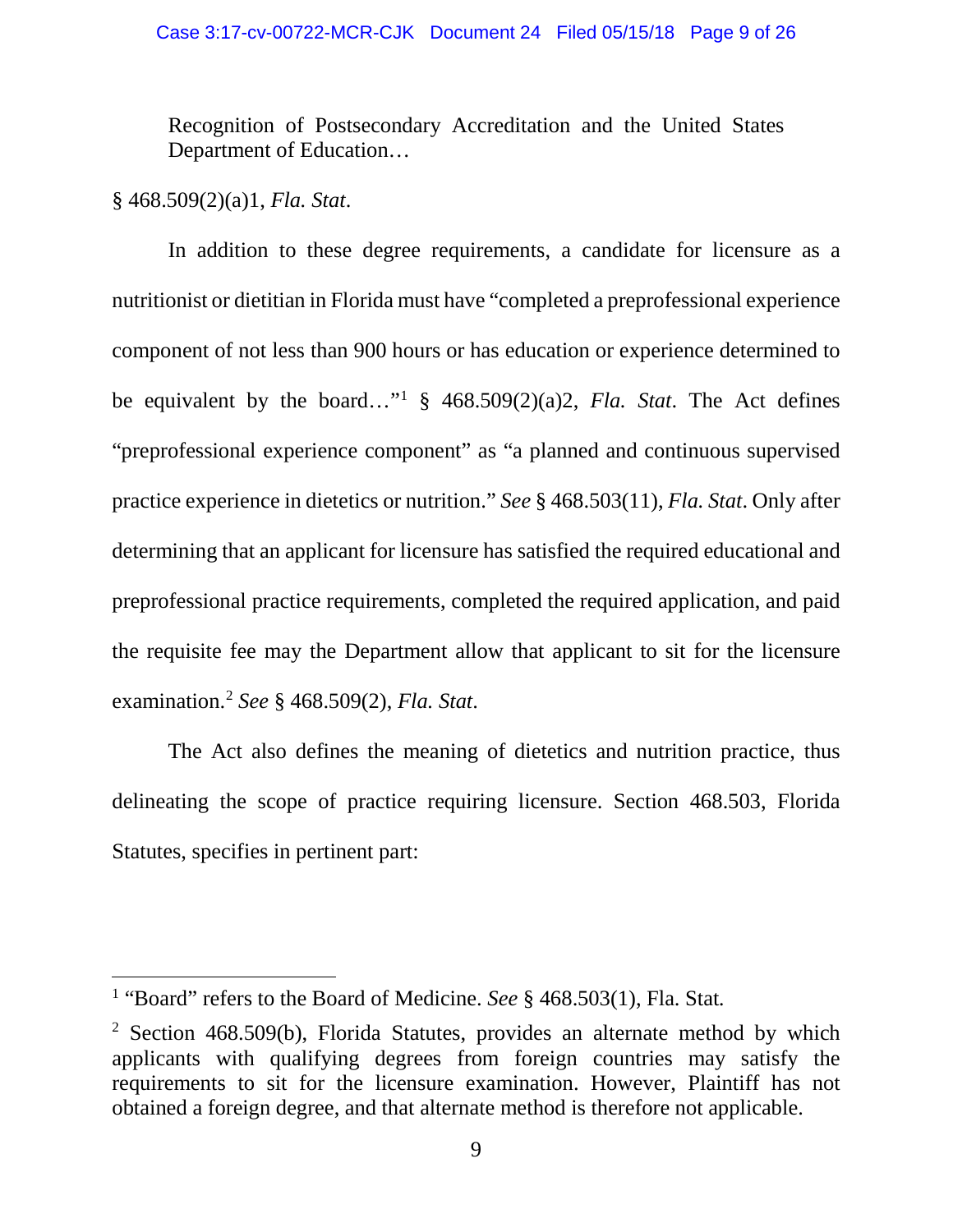\*\*\*

(2) "Commission" means the Commission on Dietetic Registration, the credentialing agency of the Academy of Nutrition and Dietetics.

\*\*\*

(4) "Dietetics" means the integration and application of the principles derived from the sciences of nutrition, biochemistry, food, physiology, and management and from the behavioral and social sciences to achieve and maintain a person's health throughout the person's life. It is an integral part of preventive, diagnostic, curative, and restorative health care of individuals, groups, or both.

(5) "Dietetics and nutrition practice" shall include assessing nutrition needs and status using appropriate data; recommending appropriate dietary regimens, nutrition support, and nutrient intake; ordering therapeutic diets; improving health status through nutrition research, counseling, and education; and developing, implementing, and managing nutrition care systems, which includes, but is not limited to, evaluating, modifying, and maintaining appropriate standards of high quality in food and nutrition care services.

\*\*\*

(7) "Licensed dietitian/nutritionist" means a person licensed pursuant to s. 468.509.

\*\*\*

(9) "Nutrition assessment" means the evaluation of the nutrition needs of individuals or groups, using appropriate data to determine nutrient needs or status and make appropriate nutrition recommendations.

(10) "Nutrition counseling" means advising and assisting individuals or groups on appropriate nutrition intake by integrating information from the nutrition assessment.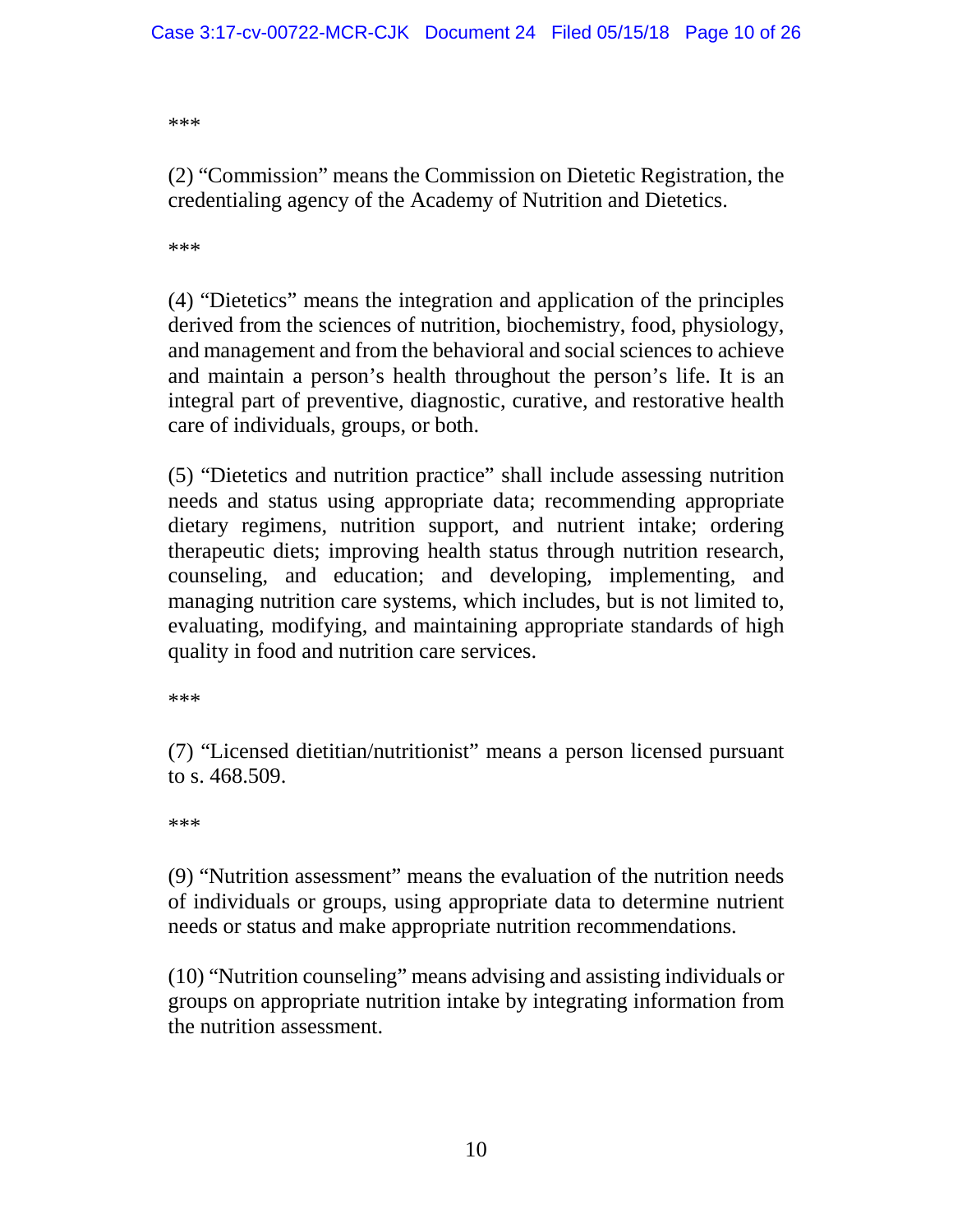Florida's scheme for the regulation of the practice of dietetics and nutrition or

nutrition counseling set forth in chapters 458 and 469, part X, Florida Statutes, sets

forth in pertinent part the following prohibitions and penalties in section 456.065:

# **456.065 Unlicensed practice of a health care profession; intent; cease and desist notice; penalties; enforcement; citations; fees; allocation and disposition of moneys collected.-**

(1) It is the intent of the Legislature that vigorous enforcement of licensure regulation for all health care professions is a state priority in order to protect Florida residents and visitors from the potentially serious and dangerous consequences of receiving medical and health care services from unlicensed persons whose professional education and training and other relevant qualification have not been approved through the issuance of a license by the appropriate regulatory board or the department when there is no board. The unlicensed practice of a health care profession or the performance or delivery of medical or health care services to patients in this state without a valid, active license to practice that profession, regardless of the means of performance or delivery of such services, is strictly prohibited.

(2) The penalties for unlicensed practice of a health care profession shall include the following:

(a) When the department has probable cause to believe that any person not licensed by the department…has violated any provision of this chapter or any statute that relates to the practice of a profession regulated by the department, or any rule adopted pursuant thereto, the department may issue and deliver to such person a notice to cease and desist from such violation…

(b) In addition to the remedies under paragraph (a), the department may impose by citation an administrative penalty not to exceed \$5,000 per incident…The penalty shall be a fine of not less than \$500 nor more than \$5,000…The department shall be entitled to recover the costs of investigation and prosecution in addition to the fine levied pursuant to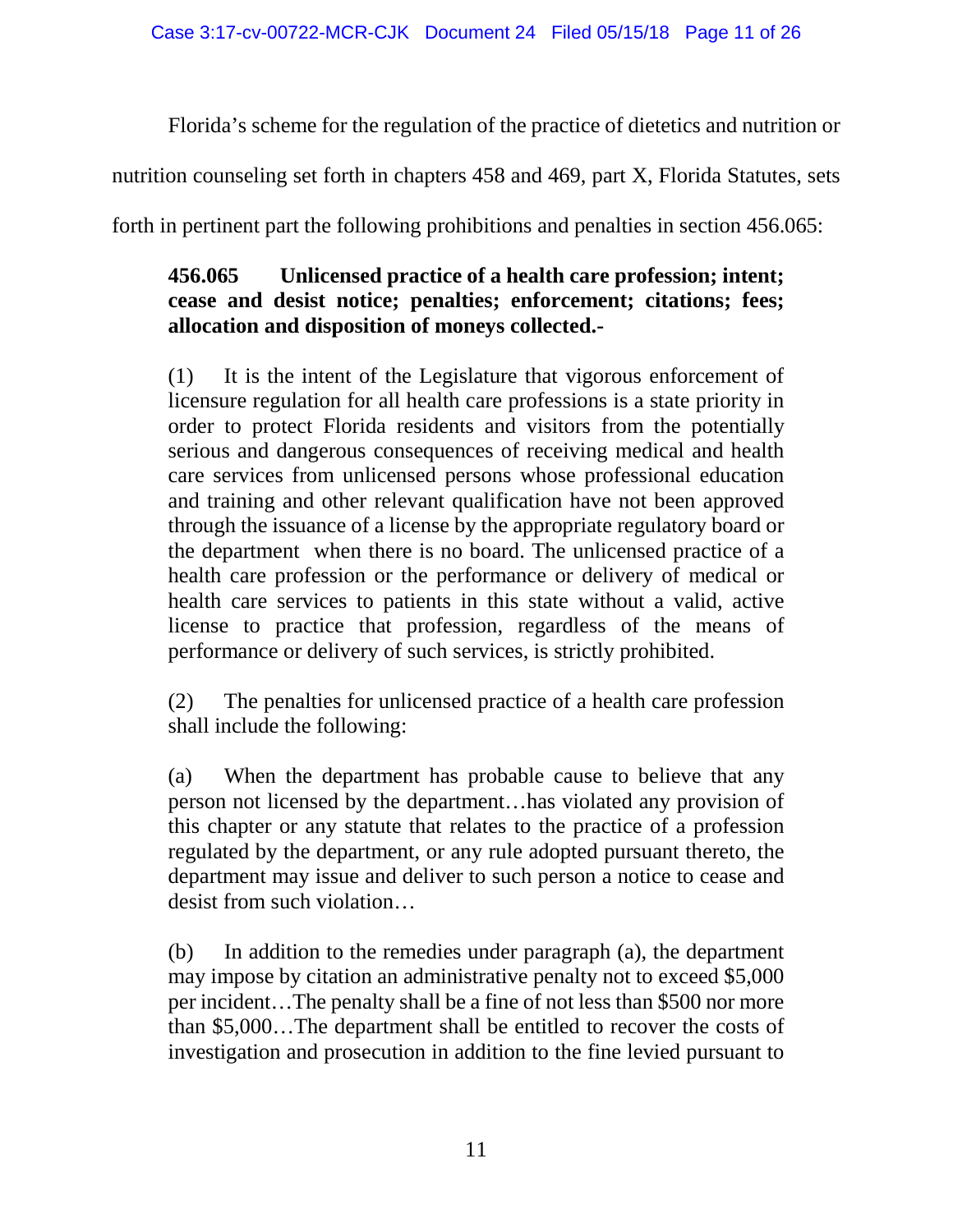the citation. $3$ 

\*\*\*

(d) In addition to the administrative and civil remedies under paragraphs (b) and (c) and in addition to the criminal violations and penalties listed in the individual health care practice acts:

1. It is felony of the third degree…to practice, attempt to practice, or offer to practice a health care profession without an active, valid Florida license to practice that profession… Holding oneself out, regardless of the means or communication, as able to practice a health care profession or as able to provide services that require a health care license shall be deemed to be an attempt or offer to practice such profession without a license…

To ensure that the regulations of the Act do not cut too broadly as to interfere with the practice of licensed health care practitioners other than dietitians and nutritionists or interfere with the First Amendment rights of the public, the Legislature provided numerous exemptions to the licensing requirements of the Act in section 468.505, Florida Statutes. Section 468.505(1)(a) provides that individuals licensed in Florida under chapter 457 (acupuncture), chapter 458 (medicine), chapter 459 (osteopathic medicine), chapter 460 (chiropractic medicine), chapter 461 (podiatric medicine), chapter 462 (naturopathy), chapter 463 (optometry), part I of chapter 464 (Nurse Practice Act), chapter 465 (pharmacy), chapter 466 (dentistry, dental hygiene, and dental laboratories), chapter 480 (message practice), chapter 490

<span id="page-11-0"></span><sup>&</sup>lt;sup>3</sup> Plaintiff was assessed a fine of \$500 and investigative costs in the amount of \$254.09. Complaint, ¶ 21, Plaintiff deposition, p. 21, lines 18-23.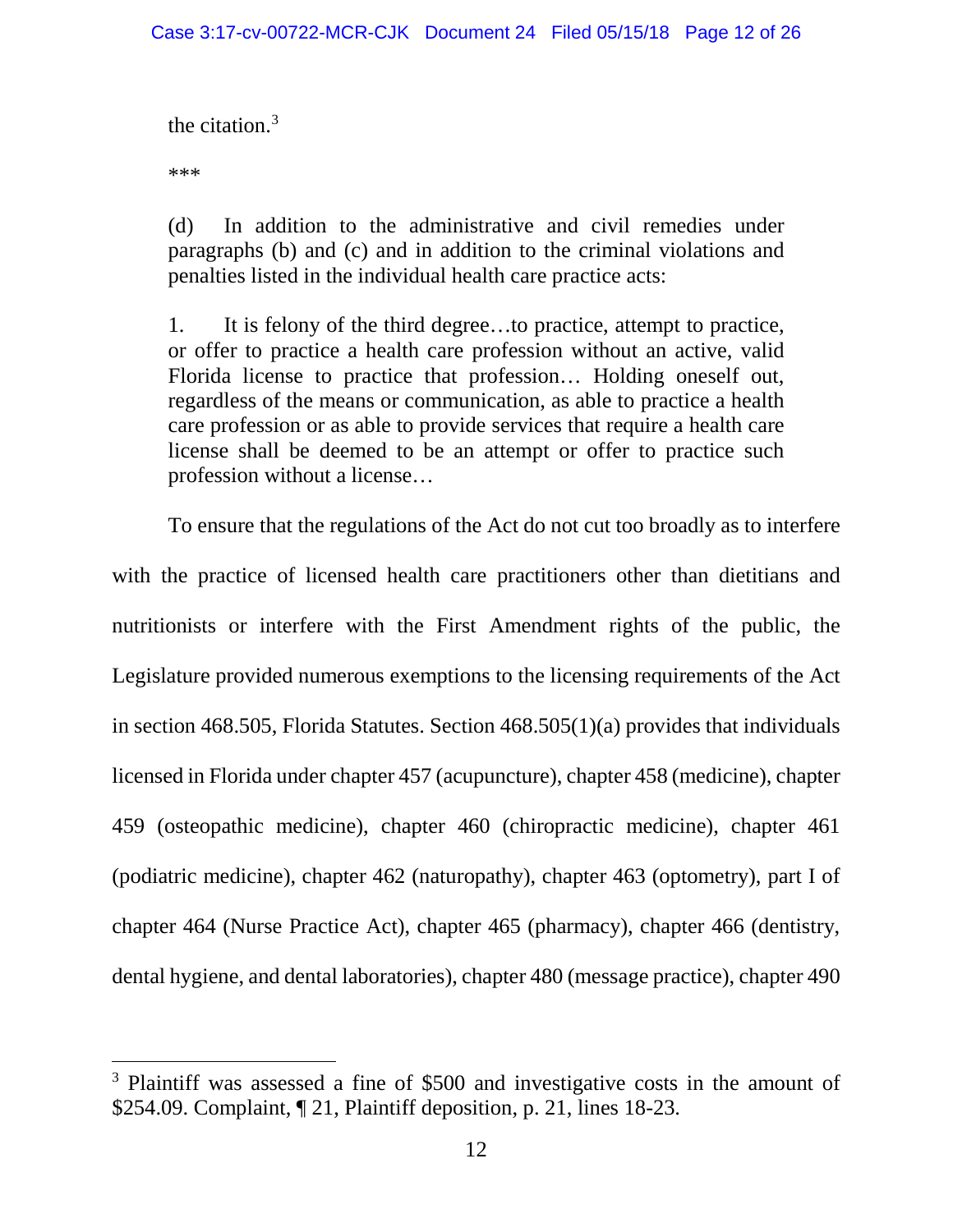(psychological services), and chapter 491 (clinical, counseling, and psychotherapy) need not be licensed as nutritional counselors or dietitians when rendering services within the scope of the profession or occupation for which they are licensed. The Legislature has reasonably concluded that the scope of practice of licensed practitioners in those professions should not be curtailed because those practitioners are not also licensed as dietitians or nutritional consultants. Sections 468.505(1)(b)- (m), Florida Statutes, provide other exemptions to the licensing requirements of the Act, none of which apply to the Plaintiff's circumstances in this case.

Sections 468.505(2) and (3), Florida Statutes, contain exceptions intended to limit the scope of the Act to ensure that its licensing requirements do not infringe upon the public's First Amendment rights. Those sections provide:

## **468.505 Exemptions; exceptions**

\*\*\*

(2) Nothing in this part may be construed to prohibit or limit any person from the free dissemination of information, or from conducting a class or seminar or giving a speech, related to nutrition.

(3) The provisions of this part have no application to the practice of the religious tenets of any church in this state. \*\*\*

The Department has not prohibited Plaintiff from the free dissemination of information, or from conducting classes or seminars or giving speeches related to nutrition. Instead, the Department sanctioned Plaintiff for the unlicensed practice of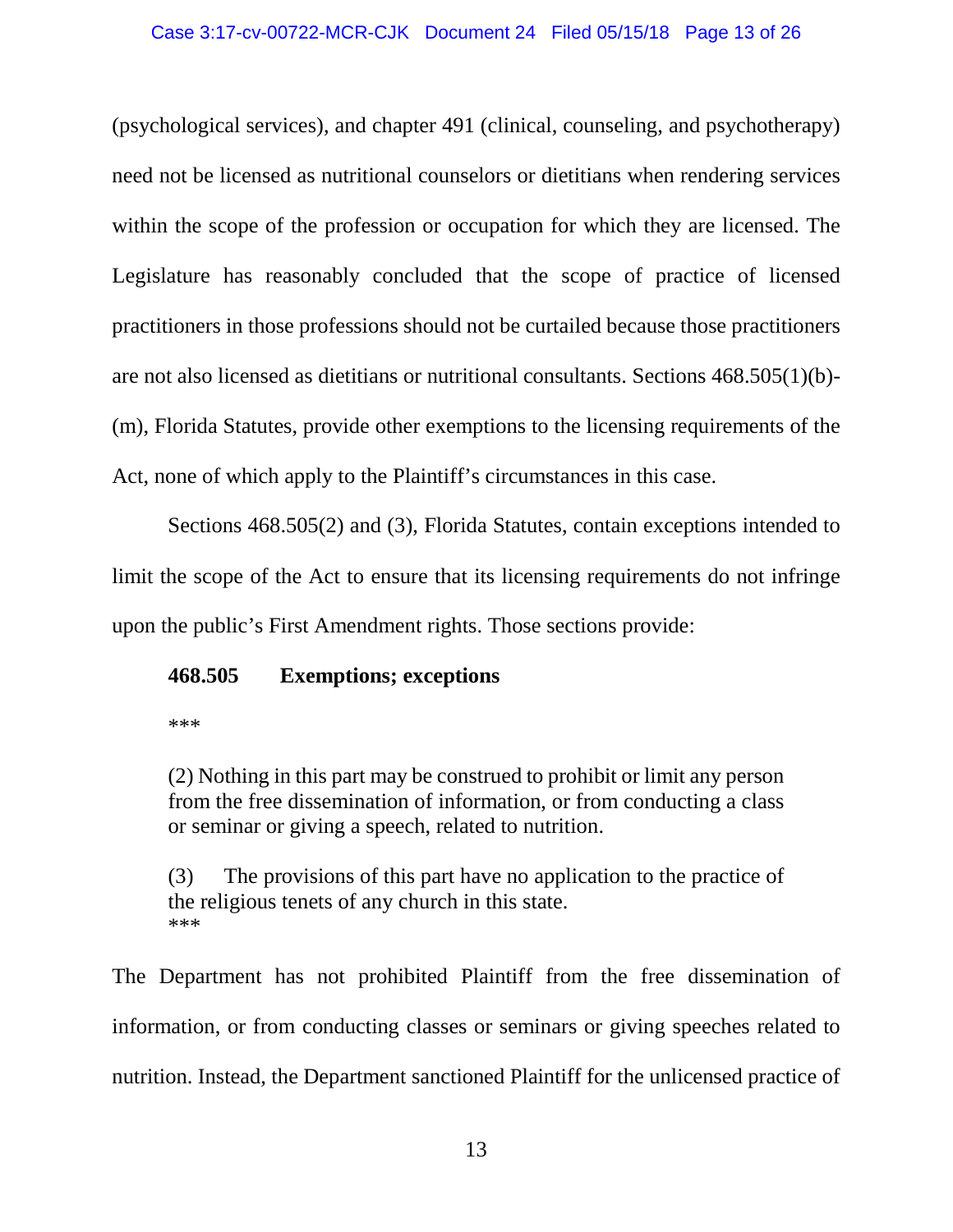dietetics and nutrition counseling for remuneration in violation of the Act. *See* §§ 468.504, Fla. Stat. Nor has Plaintiff alleged that she is offering dietetic or nutritional services in furtherance of any religious practice. Consequently, the exemptions to the licensing requirements of the Act set forth in sections 468.505(2) and (3), Florida Statutes, do not apply to Plaintiff.

#### **The Record before the Court**

# **A. Plaintiff's unlicensed practice of dietetics and nutritional counseling**

Before being cited by the Department for the unlicensed practice of dietetics and nutritional counseling, Plaintiff conducted business in Florida under the name Constitutional Nutrition. Compl. ¶¶ 5, 8, 10, 11, 15, 18; Plaintiff dep. 24:6-18, 25:18–26:12, 41:17-46:9; Ex. C, pp 9, 10, 15, 17, 19. She sought new clients for her "health coaching" services by "putting up a flyer in the gym" or posting Facebook advertisements in Natural Awakenings magazine. Plaintiff dep. 38:24-39:12, Ex. C, pp. 9, 10, 15, 17, 19. Through these advertisements, Plaintiff held herself out as able to practice dietetics or nutritional counseling in Florida, and therefore as a health care professional, without the required license in violation of section 456.065(2)(d)1, Florida Statutes.

The Plaintiff has a bachelor's degree in geography from California State University, Long Beach, and a master's degree in education. Plaintiff dep. 8:8-17, 15:8, 9. Although obviously well educated, Plaintiff does not possess a baccalaureate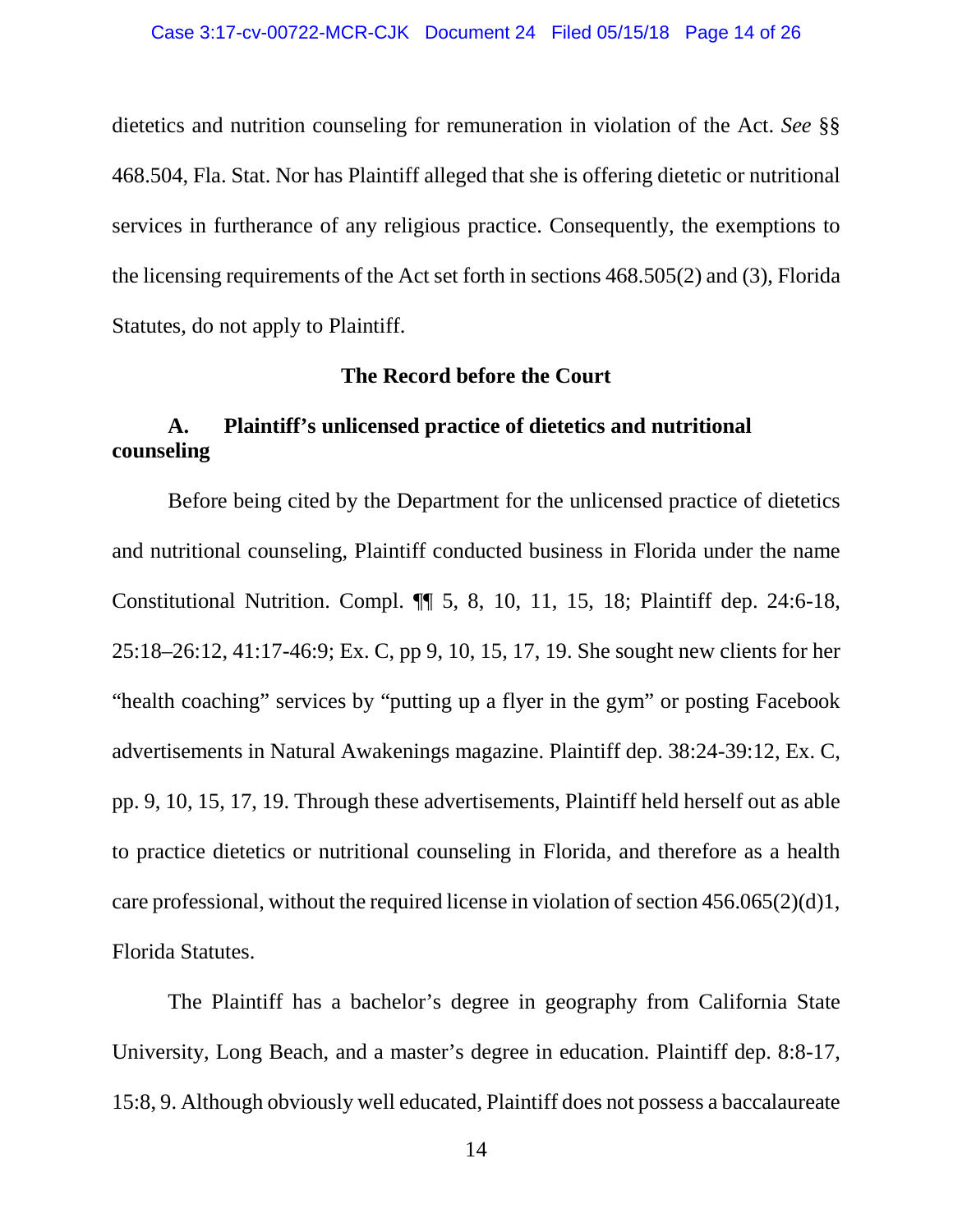or post-baccalaureate degree with a major course of study in human nutrition, food and nutrition, dietetics, or food management, or the equivalent as required for licensure in dietetics and nutritional counseling by section 468.509(2)(a)1, Florida Statutes. Plaintiff also has a certificate in "holistic health coaching" from the Institute for Integrative Nutrition in New York, a non-accredited institution. Plaintiff dep. 9:12-25; 13:2-4. Plaintiff received that certificate after completing a program consisting of 40 online modules (Plaintiff dep. 10:1-10), and acknowledges that it does not satisfy the educational requirements of the Act as set forth in section 468.509(2)(a)1, Florida Statutes. Plaintiff dep. 63:4-64-1, 70:1-5. Nor has Plaintiff completed any portion of the pre-professional experience component or clinical internship of at least 900 hours required by section 468.509(2)(a)2, Florida Statutes. Plaintiff dep. 17:20–18:4, 70:13-23. Nor has Plaintiff applied to take, taken, or passed, the examination required for licensure by section 468.509(1), Florida Statutes. In short, Plaintiff fails to satisfy the minimum criteria required to practice as a licensed dietitian and nutritionist or nutritional counselor in Florida.

In her sworn deposition testimony Plaintiff acknowledges offering Florida clients a six-month program consisting 13 counseling sessions over six months. Plaintiff dep. 26:25-28:13; Ex. C, p 17. While the initial consultation was free, Plaintiff charged a fee of either \$95 for each of the remaining 12 sessions (Plaintiff dep. 26:25–28:13) or \$1,170 for the entire program. Compl. ¶ 11. Plaintiff directed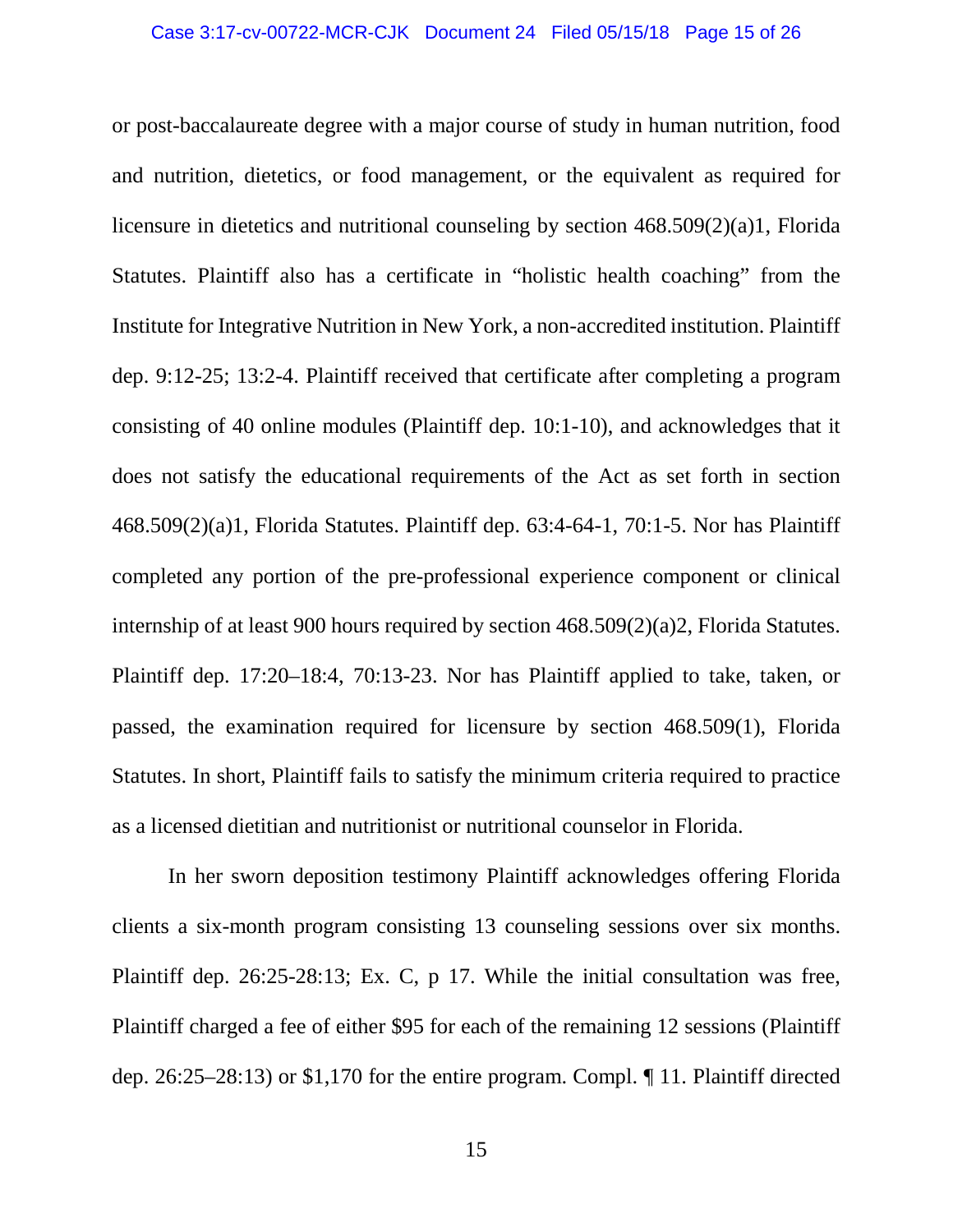each new client complete a "health history form." Plaintiff dep. 51:24–52:5; Ex. C, pp 23-25. Plaintiff further acknowledges providing nutritional consulting services to two residents of Florida at their homes. Plaintiff dep. 25:18–26:12. One of those clients had been diagnosed with the MTHFR gene mutation, which caused the client to be unable to tolerate a long list of foods. Plaintiff dep. 42:1-14, 50:2-4. Plaintiff conducted internet research about the MTHFR gene mutation, and used the information she gleaned to provide dietary advice to that client. Plaintiff dep. 43:21- 46:9. In addition, Plaintiff led group 21-day and 30-day "clean eating programs" based on the "Whole 30 diet" at a cost of \$79 to \$129 for each member of the group. Compl. ¶ 11; Plaintiff dep. 29:4–30:1; Ex. C, p 19. Plaintiff's sworn testimony makes clear that in offering her services for remuneration, she was "assessing nutrition needs and status," "recommending appropriate dietary regimens, nutrition support, and nutrient intake" and at least recommending, if not ordering, "therapeutic diets." Her activities fall squarely within dietetics and nutrition practice as defined by section 468.503(5), Florida Statutes.

Plaintiff admits that by bringing this suit, she hopes to "talk to willing individuals about food for pay." (Plaintiff dep. 78:8-10) The record before this Court conclusively establishes that Plaintiff was impermissibly engaged in the unlicensed practice of dietetics and nutritional consulting in Florida, and was properly cited by the Department. Plaintiff may not avoid entry of summary judgment in favor of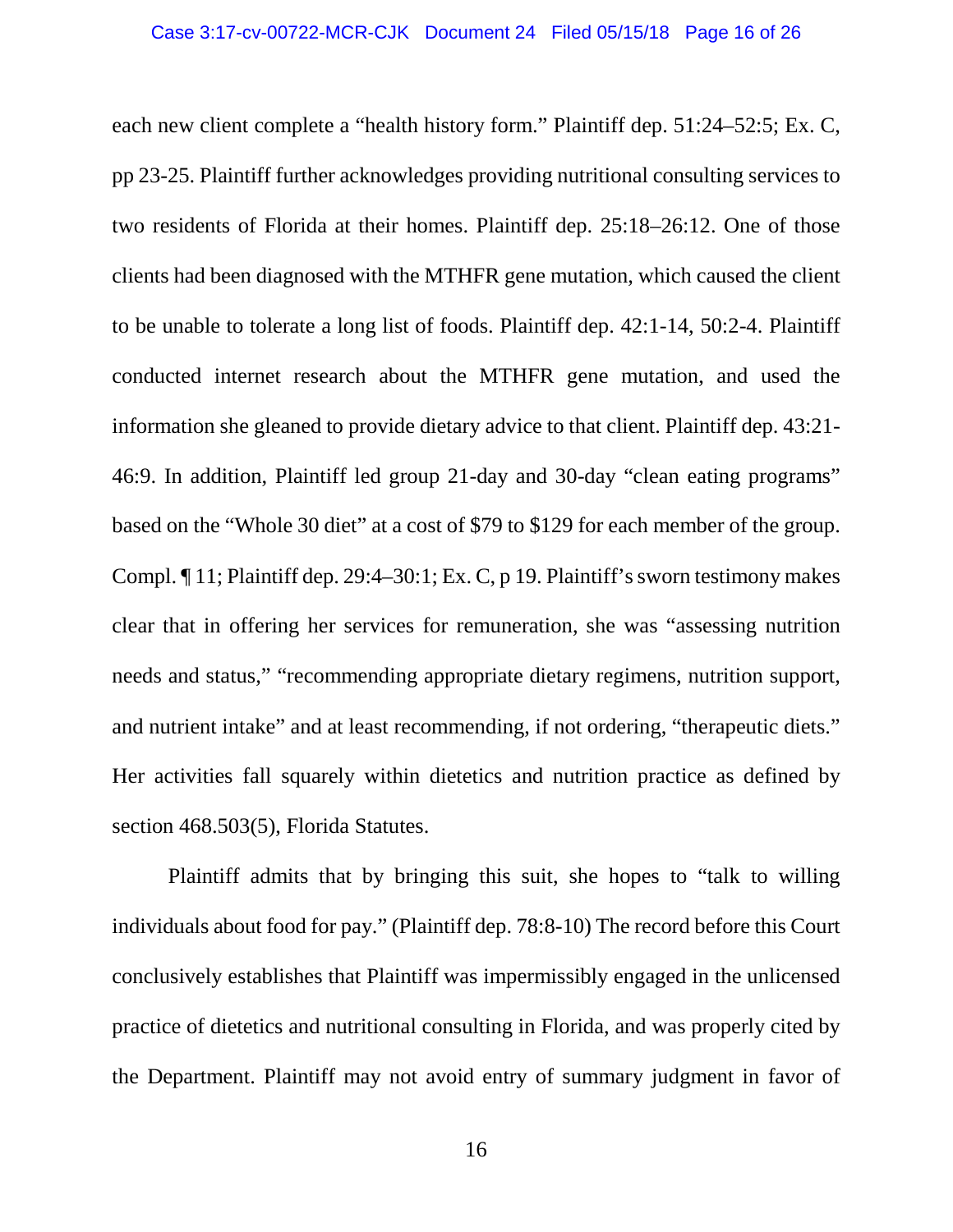Defendant by attempting to recast her dietetic and nutritional services as holistic life coaching.

### **B. Expert testimony of Gail Kauwell**

The Department's expert witness, Gail Kauwell, PhD, holds masters and doctorate degrees in Food Science and Human Nutrition from the University of Florida. She is a licensed dietitian and nutritionist in Florida, and is a registered dietitian nutritionist with the Commission on Dietetic Registration of the American Dietetic Association. She is currently a Professor Emeritus and Distinguished Teaching Scholar at the University of Florida, having retired earlier this year after a 36-year teaching career there. *See* Kauwell dep., Ex. 2.

Dr. Kauwell played a role in persuading the Florida Legislature to pass the Dietetic and Nutrition Practice Act<sup>[4](#page-16-0)</sup> in 1988 while serving as president of the Florida Dietetic Association (FDA).<sup>[5](#page-16-1)</sup> Kauwell dep. 22:19–23:13. To demonstrate the need to protect the public health and safety through regulation of the practice of dietetics and nutritional counseling, the FDA presented the Legislature with examples of serious injuries and deaths which had resulted from incompetent dietary and nutritional advice. Kauwell dep. 23:14–24:5. Examples of the unfortunate events presented to the Legislature are presented in Dr. Kauwell's expert report. *See* Ex. 1

<span id="page-16-0"></span> <sup>4</sup> Ch. 88-236, Laws of Fla.

<span id="page-16-1"></span><sup>5</sup> Now known as the Florida Academy of Nutrition and Dietetics.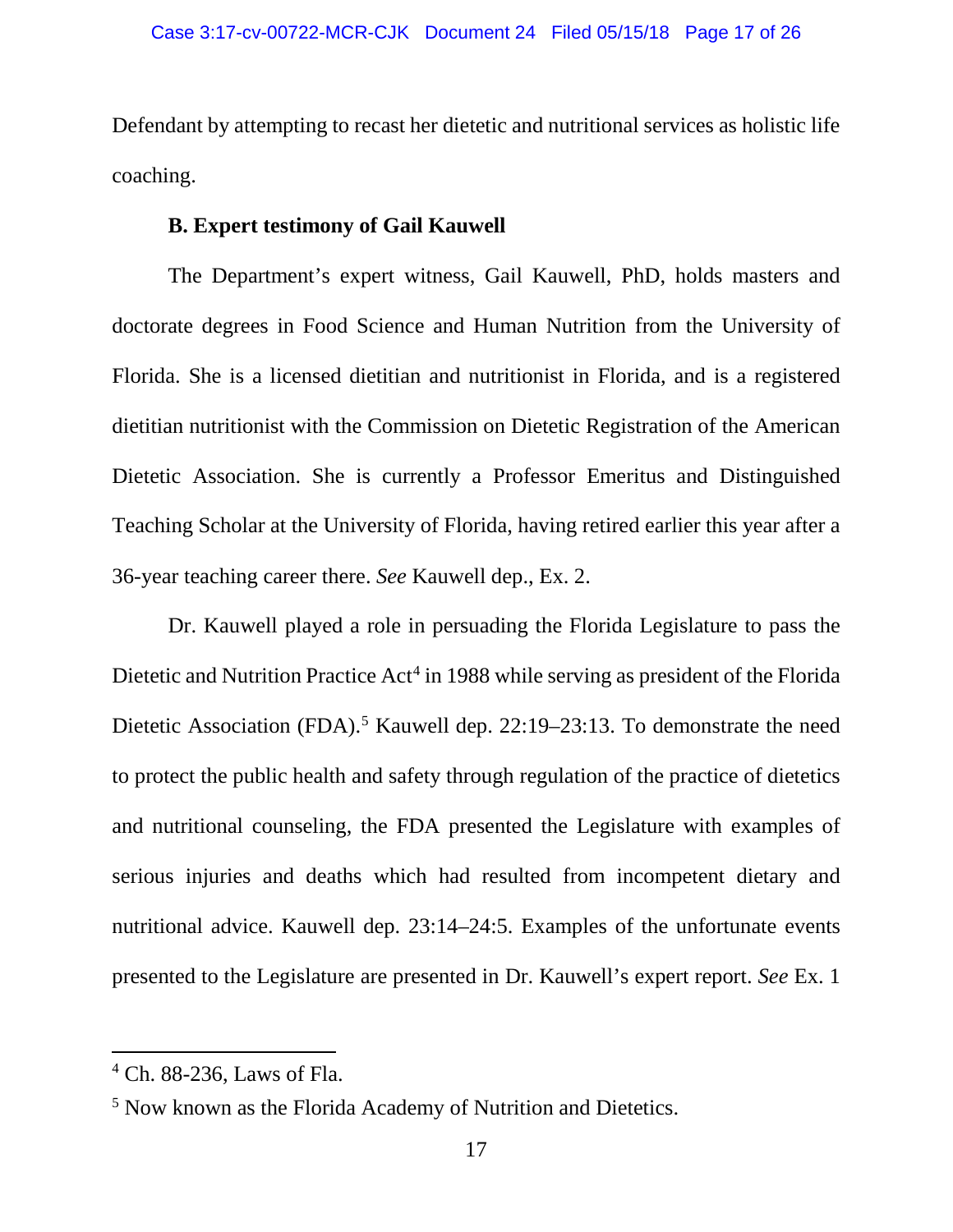to Kauwell dep., pp.150-159. Faced with evidence of the potential for harm resulting from the unregulated practice of dietetics and nutritional counseling, the Florida Legislature reasonably concluded that the practice of dietetics and nutritional counseling by unskilled and incompetent practitioners presented a danger to public health and safety. As spelled out in section 648.502, Florida Statutes, the Legislature's "sole...purpose" in codifying the Act "is to ensure that every person who practices dietetics and nutrition or nutrition counseling in this state meets minimum requirements for safe practice."

Dr. Kauwell's testimony offers important insight into how the advice of a dietitian or nutritional consultant lacking the minimum standards required for Florida licensure could cause severe harm to the public. As noted above, Plaintiff has provided dietary services to a Florida resident with the MTHFR genetic mutation, and leads groups in "30-day challenges" based upon the Whole 30 diet. The Whole 30 diet eliminates essentially all enriched cereals and grains. Kauwell dep. 45:17-25. Research, including work in which Dr. Kauwell has been personally involved, reveals that folic acid, a B vitamin, is important in amino acid metabolism, the synthesis of DNA, and cellular reproduction. Kauwell dep. 10:1-15. If women of childbearing potential are placed on the Whole 30 diet or a similar low-grain diet without being instructed to take 400 micrograms of folic acid daily and then become pregnant, those women will be at increased risk of delivering a baby with neural tube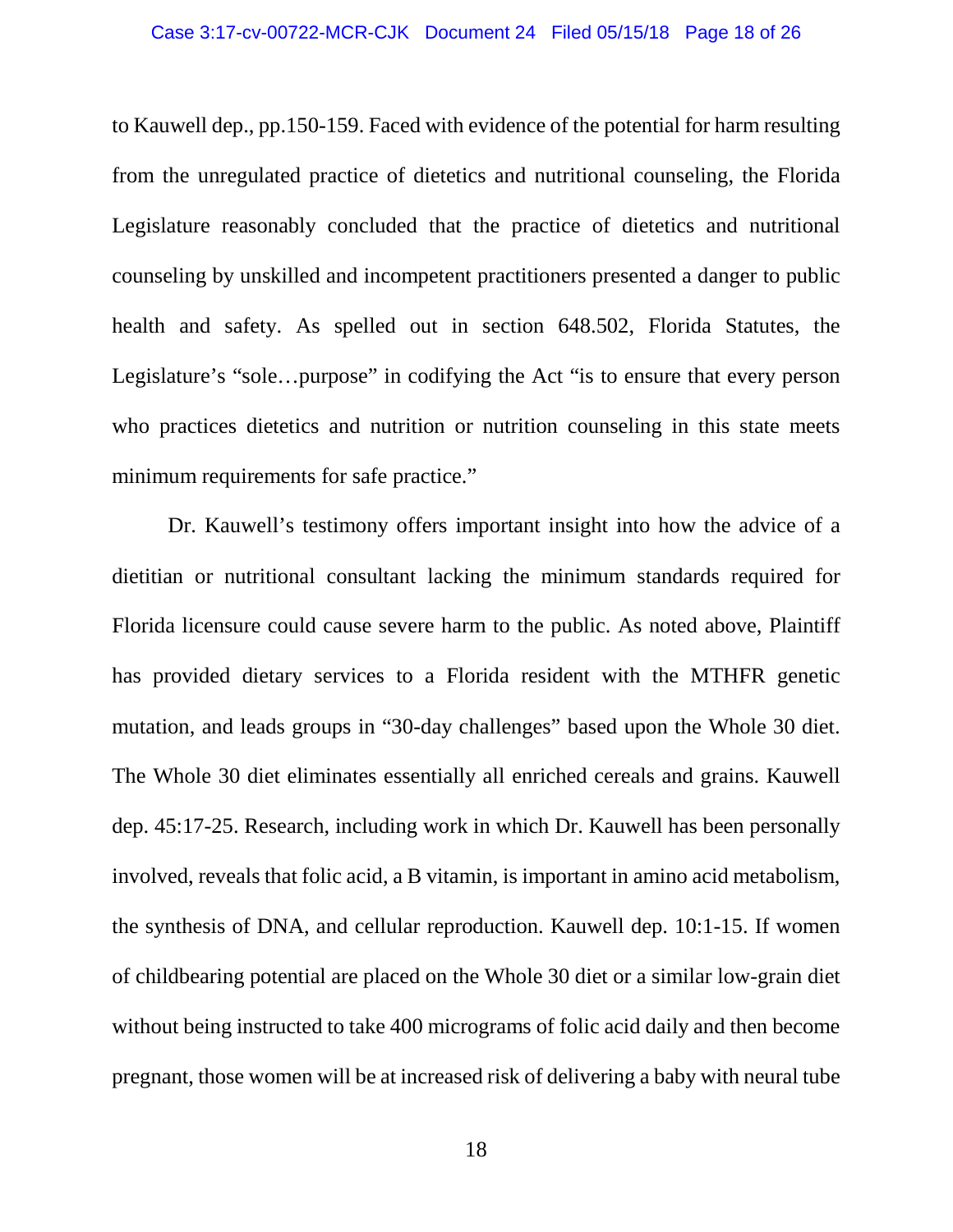defects, including spina bifida and anencephaly.<sup>[6](#page-18-0)</sup> Kauwell dep.  $10:1-12:7$ . The risk of conceiving a child with these birth defects is even higher for women with the MTHMF genetic mutation. Kauwell dep. 11:16-12:2. Studies have revealed that women who consume folic acid prior to and during pregnancy can reduce the risk of delivering a child with spina bifida or anencephaly by 50 to 70 percent. Kauwell dep. 11:4-15. Individuals lacking the education, clinical experience, and demonstrated competence required of a Florida licensed dietician/nutritionist may not be aware of the inherent dangers of recommending the Whole 30 diet to a woman who may become pregnant<sup>[7](#page-18-1)</sup>, especially if the woman has the MTHFR gene mutation. Practitioners, including holistic life coaches, who fail to meet the minimum requirements for safe practice as determined by the Florida Legislature therefore place the public at increased risk.

### **Standard for Summary Judgment**

"A district court properly grants summary judgment when 'the pleadings, depositions, answers to interrogatories, and admissions on file…show that there is

<span id="page-18-0"></span> <sup>6</sup> Babies born with anencephaly usually die shortly after birth. Children born with spina bifida usually survive into young adulthood or longer, depending upon the severity of their condition. Kauwell dep. 10:20–11:3.

<span id="page-18-1"></span><sup>7</sup> Approximately 45 percent of all pregnancies in the United States for women between 15 and 44 years of age are unplanned. For teenage women between 15 and 19 years of age, 75 percent of pregnancies are unplanned. Consequently, it is important for all women of reproductive potential to ingest adequate folic acid daily even if not planning a pregnancy. Kauwell dep. Ex. 1, p. 8.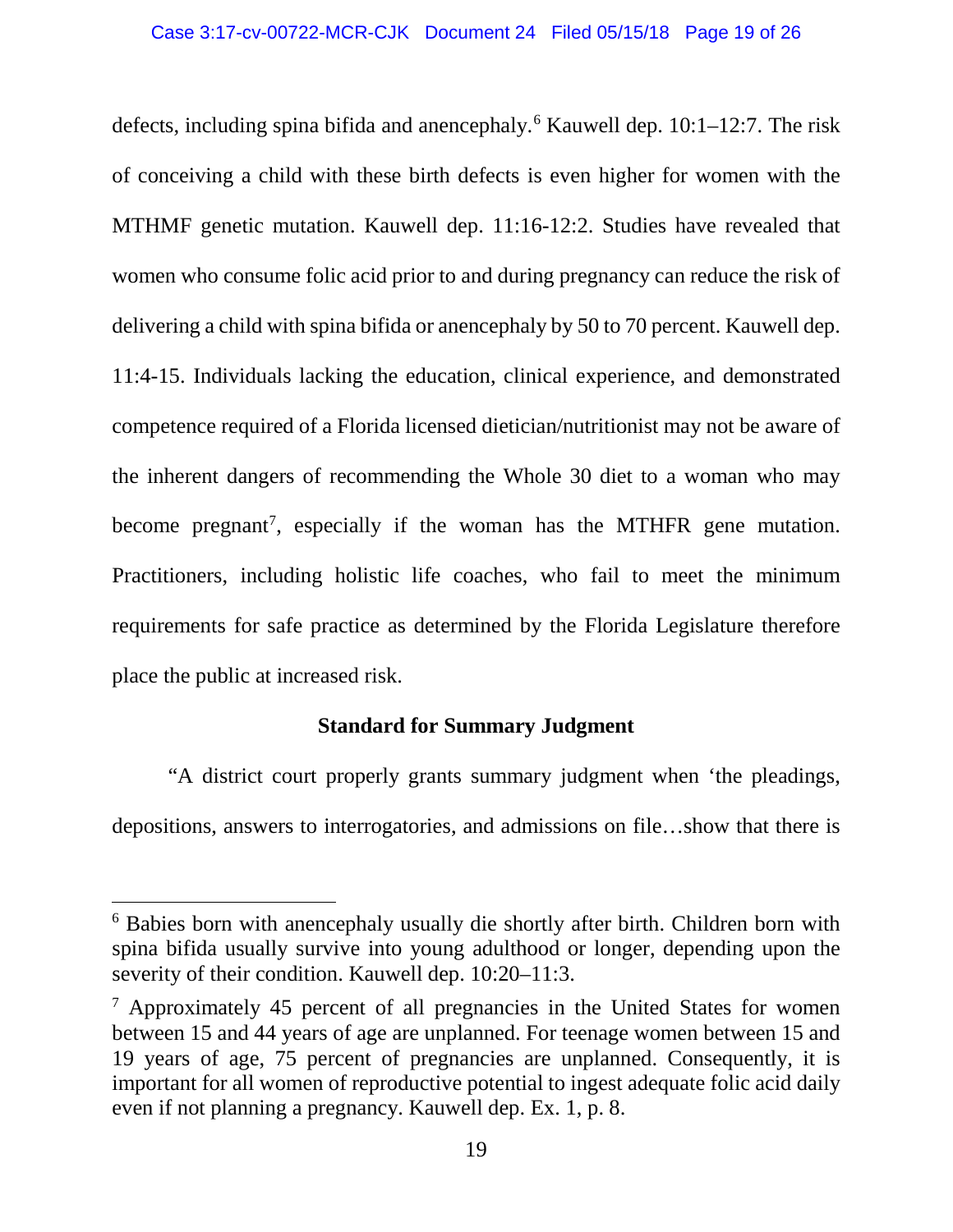no genuine issue as to any material fact and that the moving party is entitled to a judgment as a matter of law.'" *Thomas v. City of Jacksonville,* 2018 WL 1920341 (11th Cir. April 23, 2018), quoting *Durruthy v. Pastor,* 351 F.3d 1080 (11th Cir. 2003). In reviewing summary judgment motions, district courts must view the facts in the light most favorable to the non-moving party. *Lee v. Ferrano,* 284 F.3d 1188, 1190 (11<sup>th</sup> Cir. 2002). "However, the mere existence of a factual dispute will not defeat summary judgment." *Haves v. City of Miami*, 52 F.3d. 918, 921 (11<sup>th</sup> Cir. 1995). To preclude entry of summary judgment, a "factual dispute must be both relevant and genuine, i.e., material to an issue affecting the outcome of the case and supported by evidence sufficient for a reasonable jury to return a verdict in favor of the non-moving party." *Restigouche, Inc. v. Town of Jupiter,* 59 F.3d 1208, 1214  $(11<sup>th</sup> Cir. 1995)$ . "When the moving party has carried its burden under Rule 56(c), its opponent must do more than simply show that there is some metaphysical doubt as to the material facts." *Matsushita Elec. Indus. Co., Ltd. V. Zenith Radio Corp.,*  475 U.S. 574, 586, 106 S.Ct. 1348, 89 L.Ed.2d 538 (1986).

#### **The Act is not Subject to First Amendment Scrutiny**

As detailed above, Plaintiff was actively engaged in advertising dietary and nutritional services and in providing those services directly to members of the public for remuneration without a license, in direct violation of the Act. She argues that the Act unconstitutionally restricts her First Amendment right to provide dietary and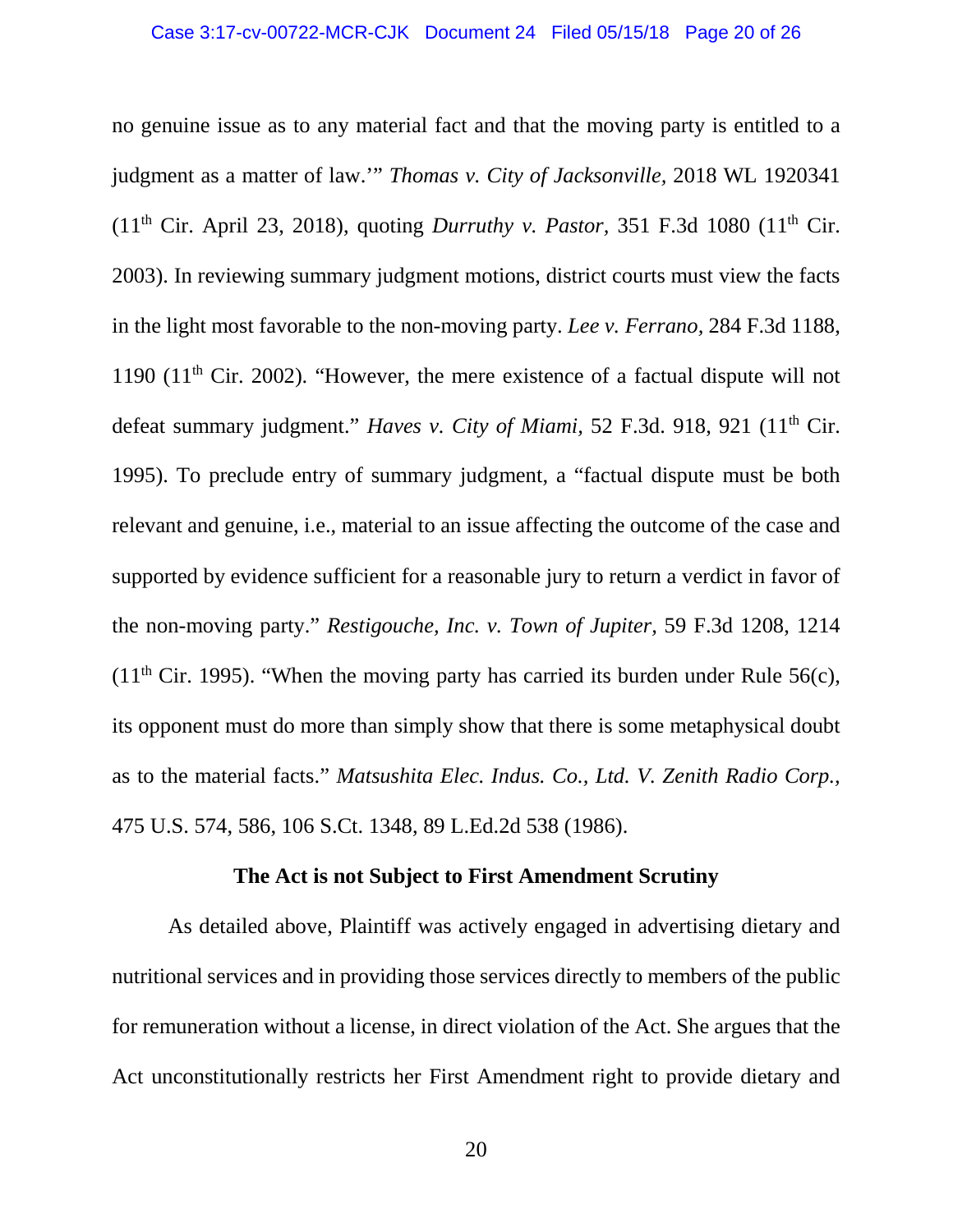nutritional advice to Florida residents and visitors for pay. However, "[a] statute that governs the practice of an occupation is not unconstitutional as an abridgment of the right to free speech, so long as any inhibition of that right is merely the incidental effect of observing an otherwise legitimate regulation." *Locke v. Shore*, 634 F.3d 1185, 1191 (11th Cir. 2011), quoting *Accountant's Soc. of Va. v. Bowman*, 860 F.2d 602, 604 (4th Cir. 1988). "If the government enacts generally applicable licensing provisions limiting the class of persons who may practice the profession, it cannot be said to have enacted a limitation on freedom of speech…subject to First Amendment scrutiny." *Lowe v. SEC,* 472 U.S. 181, 232, 105 S.Ct. 2557, 2584, 86 L.Ed. 2d 130 (1985). Therefore, if the Act's inhibition of speech is merely incidental, Plaintiff cannot be heard to complain that it is unconstitutional.

To determine if the burden placed on speech by the Act is merely incidental to its regulation of the practice of dietetics and nutrition or nutritional counseling, the nature of the burden must be examined. In the U.S. Supreme Court's *Lowe v. SEC* decision, Justice White explained that:

One who takes the affairs of a client personally in hand and purports to exercise judgment on behalf of the client in the light of the client's individual needs and circumstances is properly viewed as engaging in the practice of a profession. [In those situations,] the professional's speech is incidental to the conduct of the profession… Where the personal nexus between professional and client does not exist, and a speaker does not purport to be exercising judgment on behalf of any particular individual with whose circumstances he is directly acquainted, government regulation ceases to function as legitimate regulation of professional practice with only incidental impact on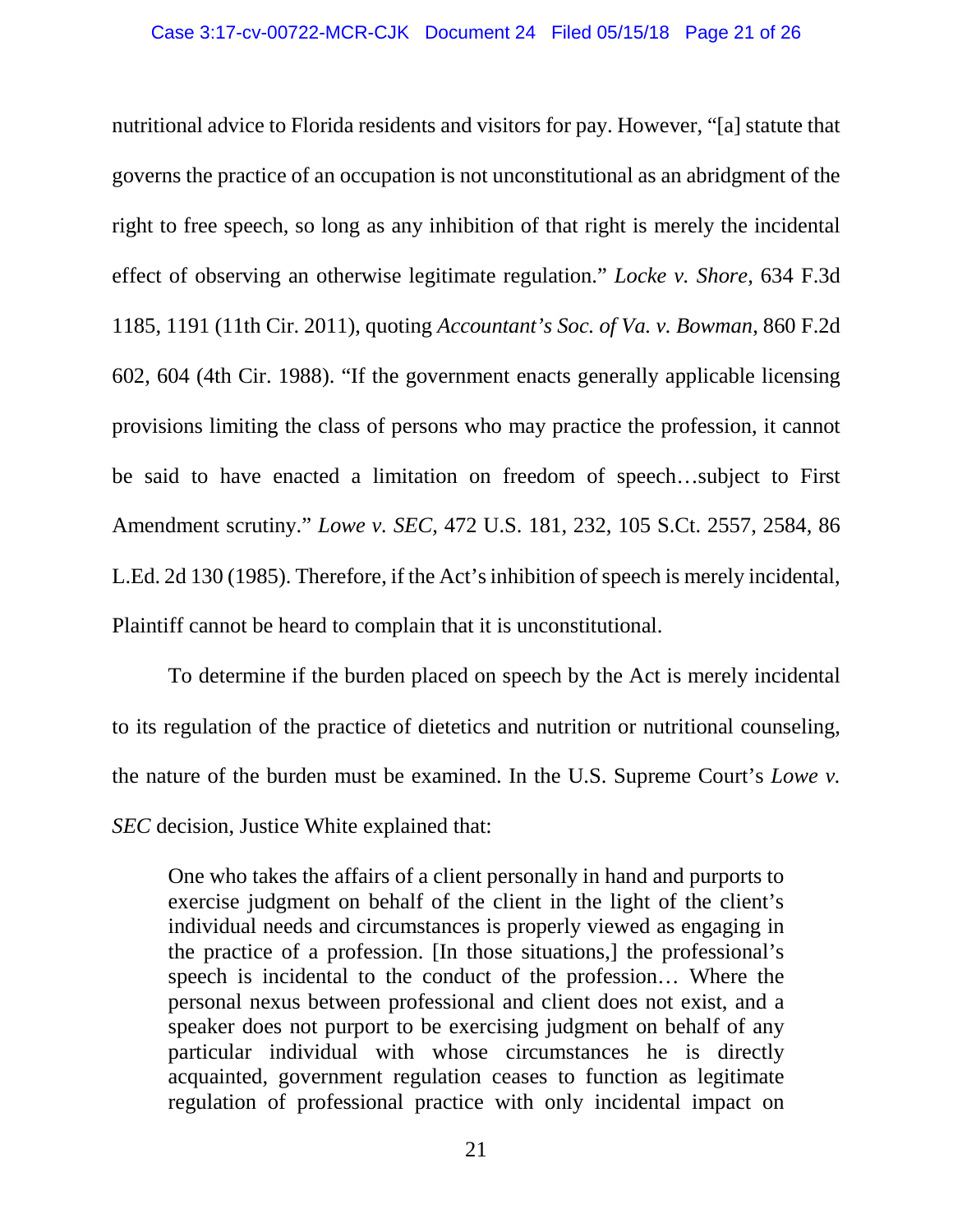speech; it becomes regulation of speaking or publishing as such, subject to [First Amendment scrutiny].

*Lowe*, 472 U.S. at 232. In *Locke v. Shore,* 634 F.3d 1185, the Eleventh Circuit examined Florida's statutory scheme requiring licensure to practice interior design[.8](#page-21-0) In rejecting a First Amendment challenge to that regulation, the Eleventh Circuit stated that "[t]here is a difference between regulating professionals' speech to the public at large versus their direct, personalized speech with clients… Because the license requirement governs 'occupational conduct, and not a substantial amount of protected speech,' it does not implicate constitutionally protected activity under the First Amendment." *Locke* at 1191.

In the case currently before the Court, the Act has been applied to restrict only Plaintiff's direct, personalized speech purporting to exercise judgment for remuneration on behalf of clients considering their individual needs or circumstances. The Act does not restrict any speech which a licensed professional would be otherwise competent to give by the exceptions or exemptions in sections 468.505(1)(a)-(m), Florida Statutes; none of those exceptions or exemptions apply to Plaintiff. The Act does not prohibit Plaintiff's uncompensated dissemination of information relating to dietetics or nutrition, or from conducting classes or seminars or giving speeches. *See* § 468.505(2), Fla. Stat. Nor does the Act prohibit Plaintiff

<span id="page-21-0"></span> <sup>8</sup> Ch. 481, part I, Fla. Stat.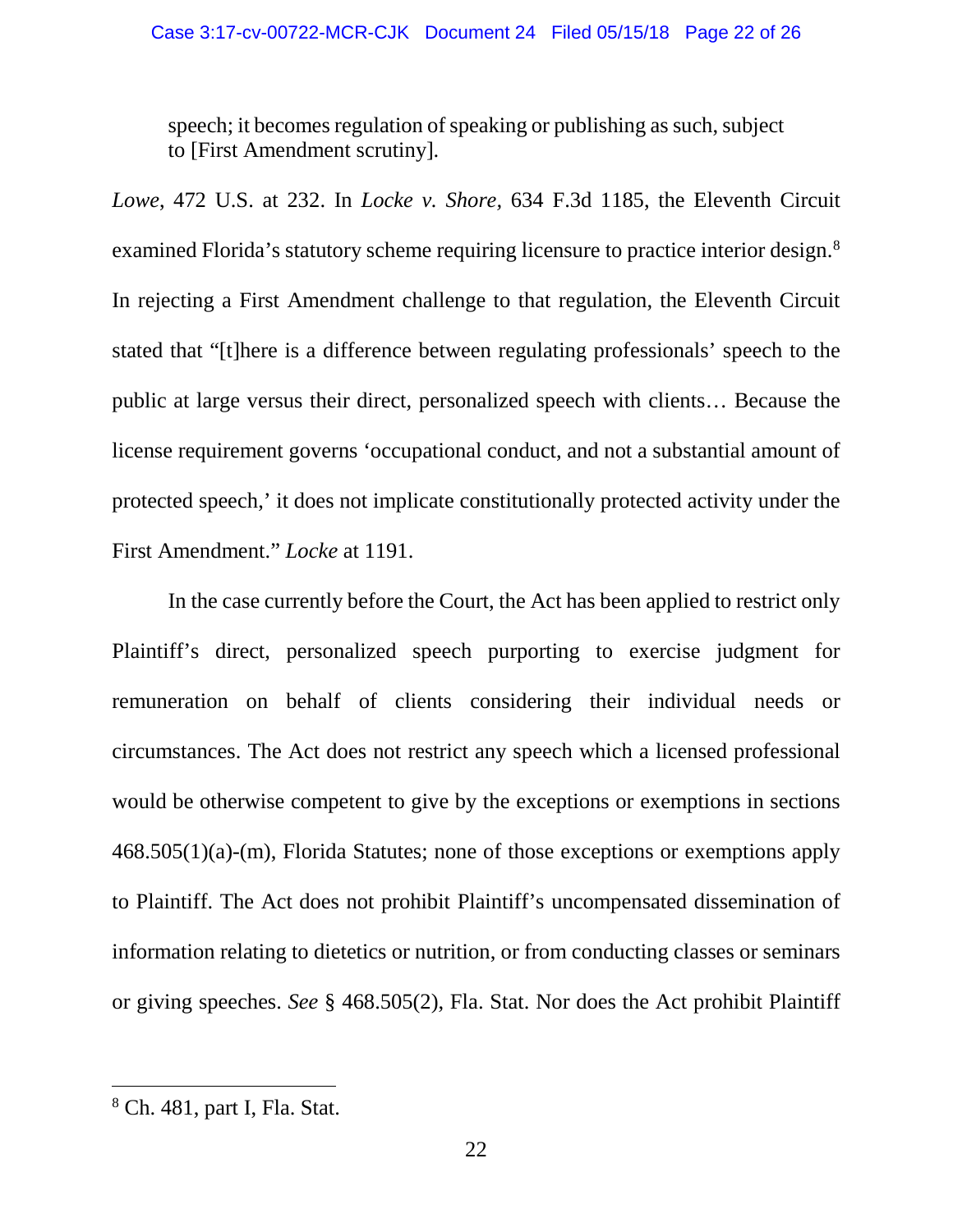#### Case 3:17-cv-00722-MCR-CJK Document 24 Filed 05/15/18 Page 23 of 26

from writing books, articles, or a blog about nutrition. Therefore, any restriction of speech by the Act is merely "the incidental effect of observing an otherwise legitimate regulation." *Id*. at 1191 Therefore, the Act does not implement protected activity under the First Amendment, and is not subject to First Amendment scrutiny.

Plaintiff's complaint wrongly asserts that the Act constitutes a content-based restriction on her First Amendment rights and is therefore subject to strict scrutiny. Compl. ¶ 43. As set forth above, any restriction of speech by the Act is merely incidental to its regulation of the practice of dietetics and nutrition or nutritional consulting, and is not subject to any level of First Amendment scrutiny. While Plaintiff has not explicitly alleged that the Act violates her rights under the substantive due process or equal protection clauses of the Fourteenth Amendment, any such claims would be subject to rational basis review because the right to practice a particular profession is not a fundamental right. *Williamson v. Lee Optical of Okla.,* 348 U.S. 483, 488, 75 S.Ct. 461, 464, 99 L.Ed. 563 (1955). A statute regulating a particular profession is therefore constitutional if "there is any reasonably conceivable state of facts that could provide a rational basis for [it]." Id. at 313, 113 S.Ct. at 2101. Plaintiff would have the burden of proving that the Act lacks a rational basis. *Bah v. City of Atlanta,* 103 F.3d 964, 967 (11th Cir. 1997). "States have a compelling interest in the practice of professions within their boundaries, and…have broad power to establish standards for licensing practitioners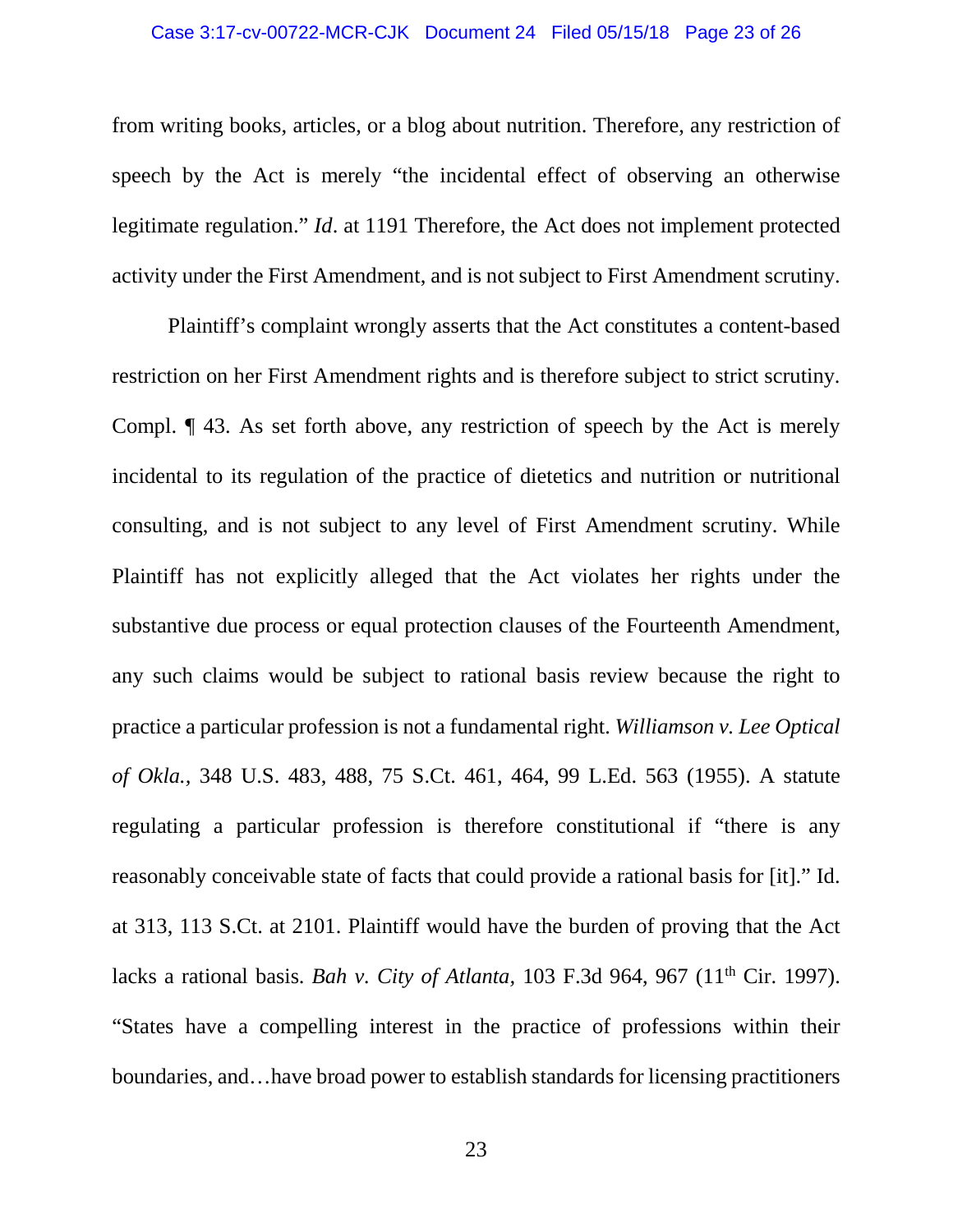and regulating the practice of professions." *Goldfarb v. Va. State Bar,* 421 U.S. 773, 792, 95 S.Ct. 2004, 2016, 44 L.Ed.2d 572 (1975).

The Florida legislature has found that "the practice of dietetics and nutrition or nutrition counseling by unskilled and incompetent practitioners presents a danger to the public health and safety." § 468.502, Fla. Stat. The Legislature has also found that "it is difficult for the public to make informed choices about dietitians and nutritionists and that the consequences of wrong choices could seriously endanger the public health and safety." Id. Through the Act, the Legislature has sought to protect the public health and safety by ensuring that "every person who practices dietetics and nutrition or nutrition counseling in [Florida] meets minimum requirements for safe practice." Id., Kauwell dep. 66:25-68:15. The Legislature's determination that the public health and safety is best served by requiring dietetics and nutrition practitioners to be licensed and meet minimum standards is well within the discretion which it is afforded under the Constitution. *Locke v. Shore,* 682 F.Supp.2d 1283 (N.D. Fla. 2010). The Act therefore cannot be deemed violative of the due process or equal protection clauses of the Fourteenth Amendment.

Nor has Plaintiff explicitly alleged that the Act is impermissibly overbroad. As noted, the Act does not prohibit Plaintiff from giving speeches, conducting classes or seminars, or writing books about dietetics and nutrition. Nor does the Act bar Plaintiff from offering advice on those topics without compensation. The Act is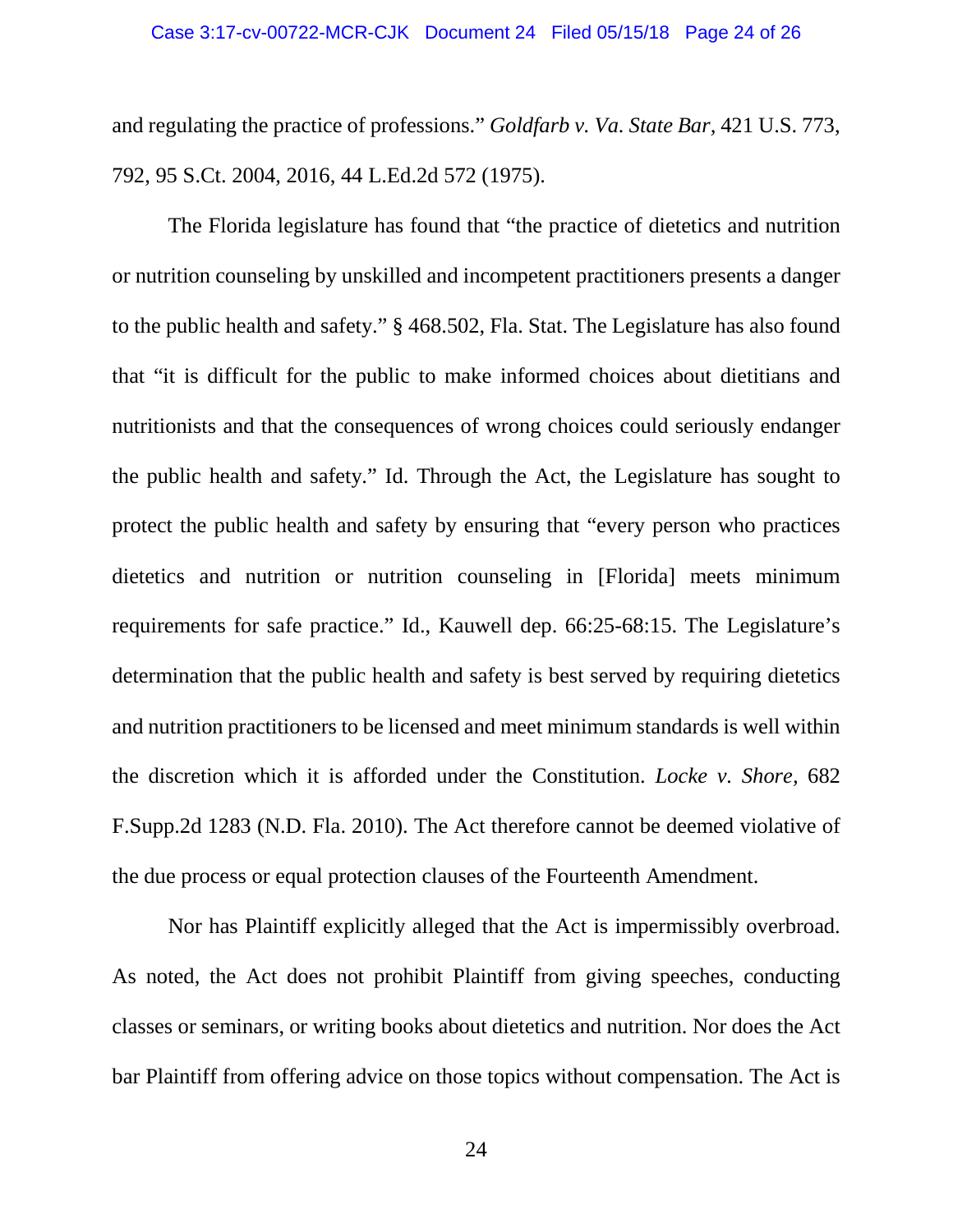narrowly tailored to protect the public health and safety while protecting First Amendment rights not merely incidental to the practice of dietetics and nutrition or nutritional counseling, and therefore is not overbroad.

### **CONCLUSION**

For the reasons set forth above, there are no material issues of disputed fact and the Defendant, Celeste Philip, MD, MHP, is entitled to entry of summary judgment in her favor as a matter of law.

## PAMELA JO BONDI ATTORNEY GENERAL

/s/ Elizabeth Teegen

Elizabeth Teegen, FBN 833274 Senior Assistant Attorney General Elizabeth.Teegan@myfloridalegal.com Timothy L. Newhall, FBN 391255 Senior Assistant Attorney General Timothy.Newhall@myfloridalegal.com The Capitol PL-1 Tallahassee, FL 32399-1050 Telephone: (850) 414-3300 ATTORNEYS FOR DEFENDANT